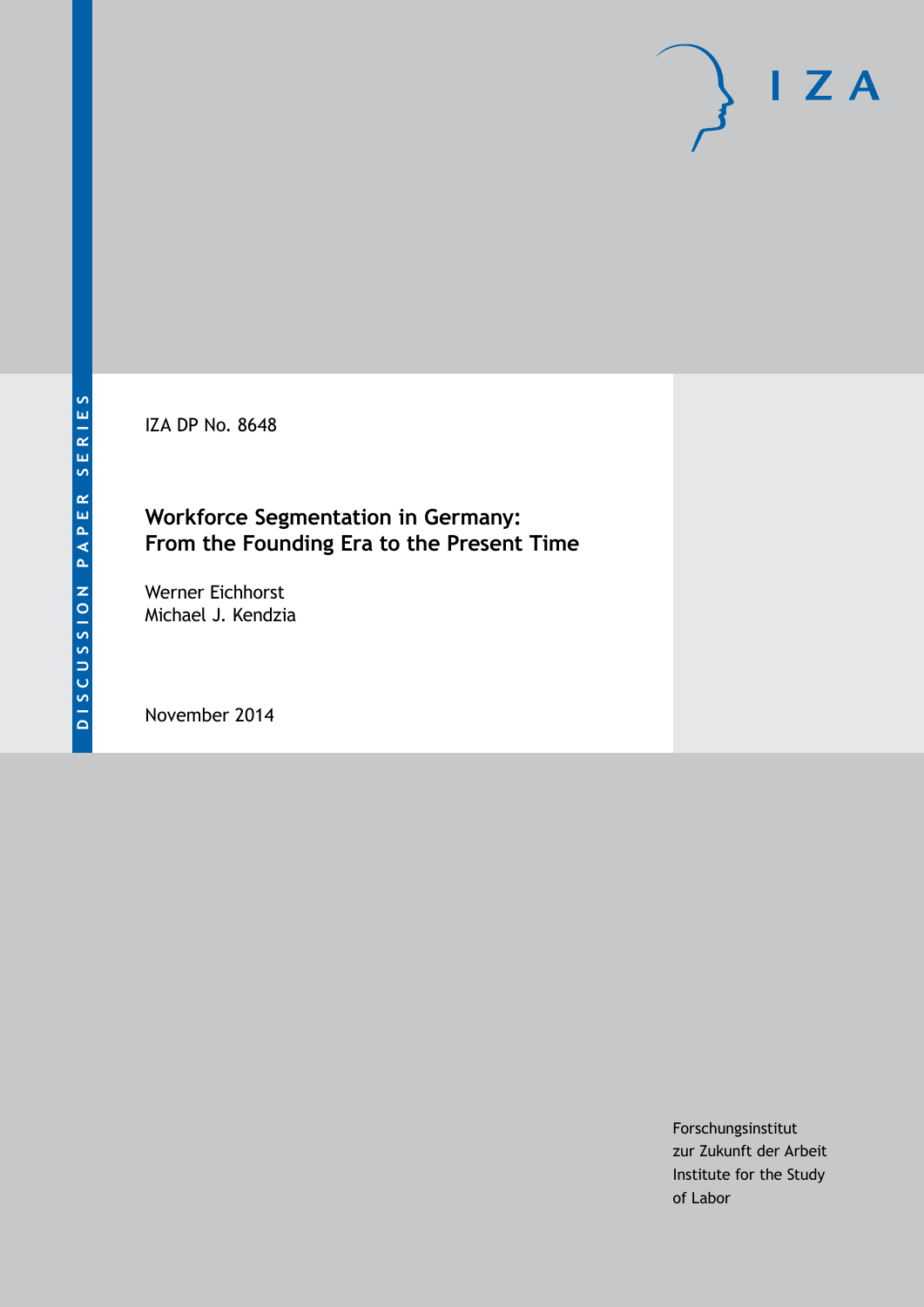# **Workforce Segmentation in Germany: From the Founding Era to the Present Time**

# **Werner Eichhorst**

*IZA*

### **Michael J. Kendzia**

*Zurich University of Applied Sciences and IZA*

Discussion Paper No. 8648 November 2014

IZA

P.O. Box 7240 53072 Bonn Germany

Phone: +49-228-3894-0 Fax: +49-228-3894-180 E-mail: [iza@iza.org](mailto:iza@iza.org)

Any opinions expressed here are those of the author(s) and not those of IZA. Research published in this series may include views on policy, but the institute itself takes no institutional policy positions. The IZA research network is committed to the IZA Guiding Principles of Research Integrity.

The Institute for the Study of Labor (IZA) in Bonn is a local and virtual international research center and a place of communication between science, politics and business. IZA is an independent nonprofit organization supported by Deutsche Post Foundation. The center is associated with the University of Bonn and offers a stimulating research environment through its international network, workshops and conferences, data service, project support, research visits and doctoral program. IZA engages in (i) original and internationally competitive research in all fields of labor economics, (ii) development of policy concepts, and (iii) dissemination of research results and concepts to the interested public.

<span id="page-1-0"></span>IZA Discussion Papers often represent preliminary work and are circulated to encourage discussion. Citation of such a paper should account for its provisional character. A revised version may be available directly from the author.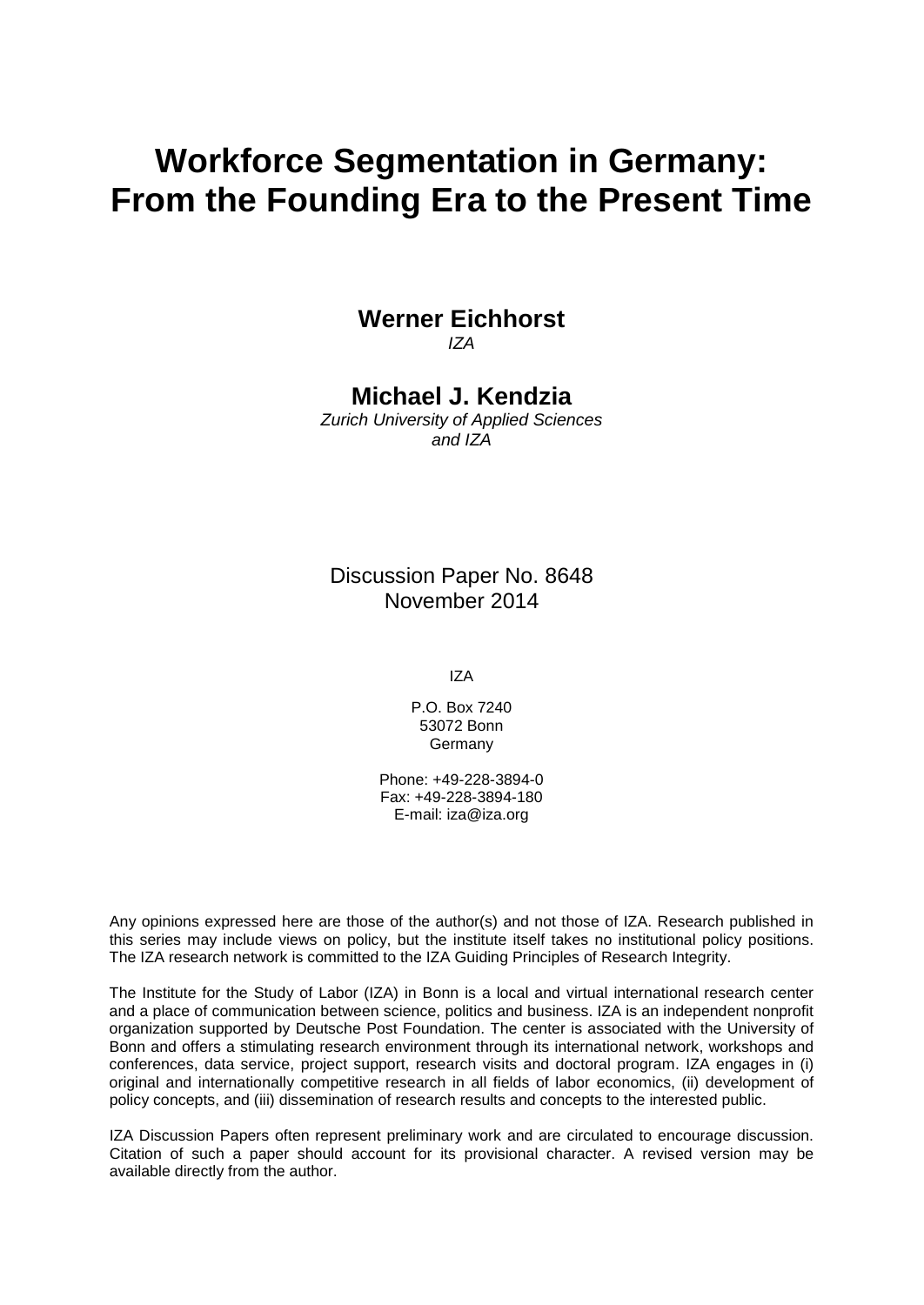IZA Discussion Paper No. 8648 November 2014

# **ABSTRACT**

## **Workforce Segmentation in Germany: From the Founding Era to the Present Time[\\*](#page-1-0)**

Despite a more recent debate about ever deeper segmentation, we argue that since industrialization, Germany has continually experienced a dual labor market. One segment contains the primary segment of better paid and more attractive jobs, while the secondary segment encompasses rather low paid, less stable and less attractive jobs. It has been argued that this dualization is the result of firms which are likely to hire full-time and long-term workforce for its core activities performed by the core workforce while relying on more flexible forms of employment for other activities. Based on an in-depth examination of the structure of the workforce since the founding of the German state, this paper seeks to explore the factors which account for the origin, evolution and the peculiarities of the country's core workforce. It will be shown that a non-negligible part of the working population has always been subjected to marginalization, but that the dividing line between the two segments has changed over time as has the character of the respective groups.

JEL Classification: N34, J42

Keywords: workforce segmentation, industrialization, core workforce, peripheral workforce

Corresponding author:

Michael J. Kendzia ZHAW School of Management and Law Zurich University of Applied Sciences Stadthausstrasse 14 CH-8401 Winterthur Postfach **Switzerland** E-mail: [kend@zhaw.ch](mailto:kend@zhaw.ch)

\* We are grateful to Madeline Werthschulte for excellent research support.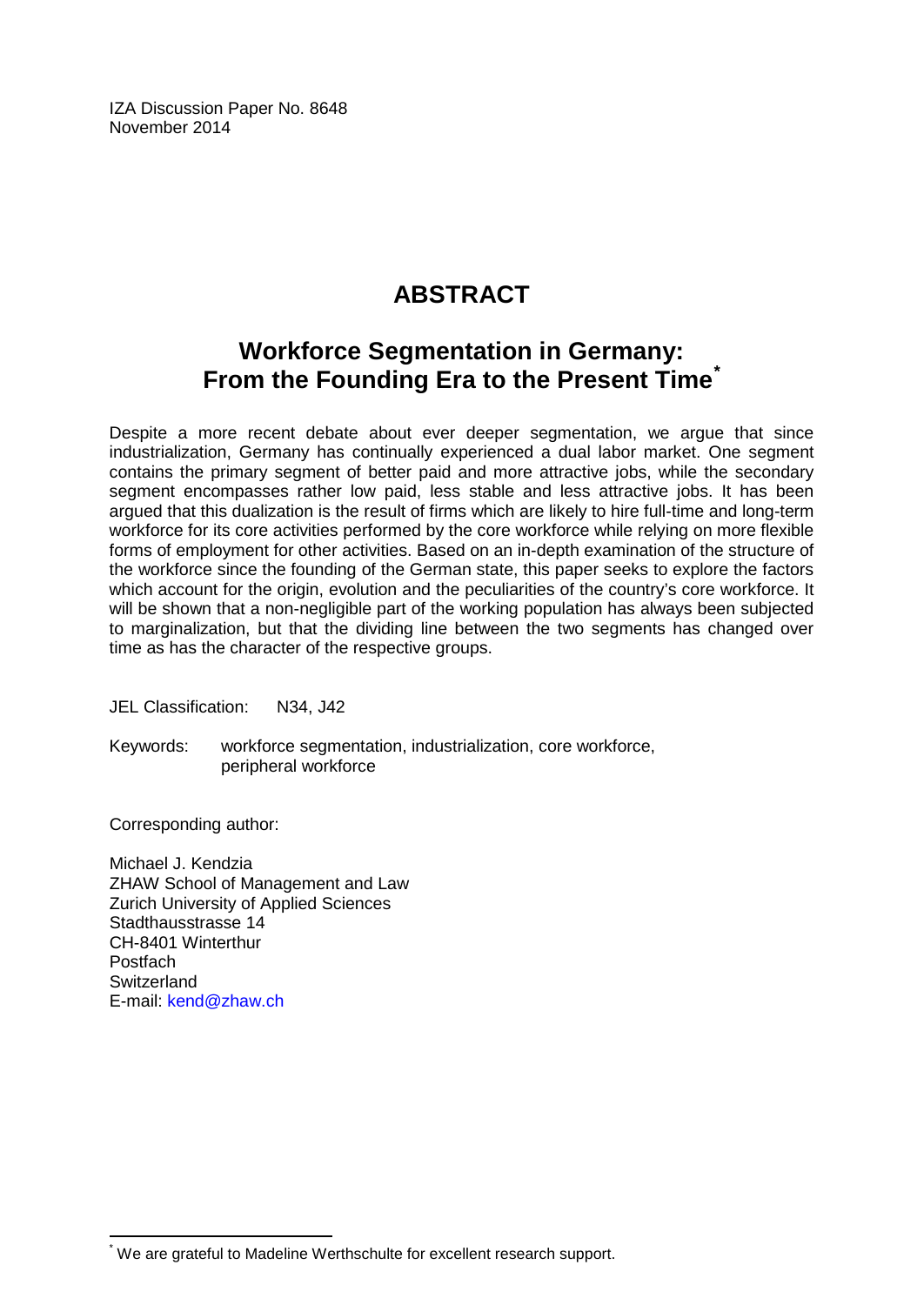#### **Introduction**

In recent political discourse, the marginalization of a part of the workforce is discussed either as a menacing phenomenon that looms large over the past decades (Vosko 2000; Kalleberg 2009; Ross 2009) or as a much needed mechanism to increase a firm's flexibility (Saint-Paul 1996; Kalleberg 2001). However, research on employment indicates that the workforce has always been subjected to some sort of segmentation (Blossfeld/Mayer 1988; Pollert 1988) and that, from a historic perspective, the discourse on the use of a core and a peripheral workforce appears exaggerated (Gallie et al. 1998). That said, this paper seeks to examine the factors contributing to the emergence and change in the demarcation of a core workforce and its counterpart since the founding era (Gründerzeit), beginning with the establishment of the German Reich in 1871, to the present time in Germany. The investigation of the workforce is carried out according to two basic segmentation theories which will be presented in the next section. Despite the later rise and diversification of employees, the investigation focuses entirely on workers employed in industrial companies. Flagship industries, such as chemical, electrical, and metal and machinery, not only have constituted the core pillars of the German economy, but they have by far accounted for the largest occupational group in Germany since industrialization.

#### **Theoretical background**

According to Reich et al. (1973), the segmentation process inside the labor market can be described as a historical process, whereby political-economic forces promote the division of the market into segments. Those segments, in turn, differ by certain labor market characteristics as well as behavioral rules (Reich et al. 1973: 359).

Referring to further literature on this issue, Loveridge (1983) examines the labor market dichotomization between a core and a peripheral workforce. According to him, the primary segment of the labor market is marked by long-term and stable earnings, whereas the secondary segment is characterized by unstable earnings. Likewise, Hakim (1990) notes that the central workforce of a company consists of jobs related to a primary internal sector. According to her, those jobs are permanent, full-time and associated with firm-specific skills and result in long-term, stable earnings. Conversely, the secondary external sector comprises rather seasonal, casual and short-term contract work, work from home as well as some unskilled work (Hakim 1990: 160).

Large parts of the labor market are regulated by institutions (Piore 1983: 251). One important example is labor market regulations, which are shaped by the bargaining power of workers and union power (Blanchard/Giavazzi 2001). That is, union power, union coverage as well as the degree of coordination of wage agreements (Layard et al. 2005: XV) significantly impact labor market legislation, including for example employment protection legislation. By applying the institutional theory, one can analyze how relevant actors, such as unions, employers and the state, influence the emergence of a peripheral and a core workforce (Layard/Nickell 1999).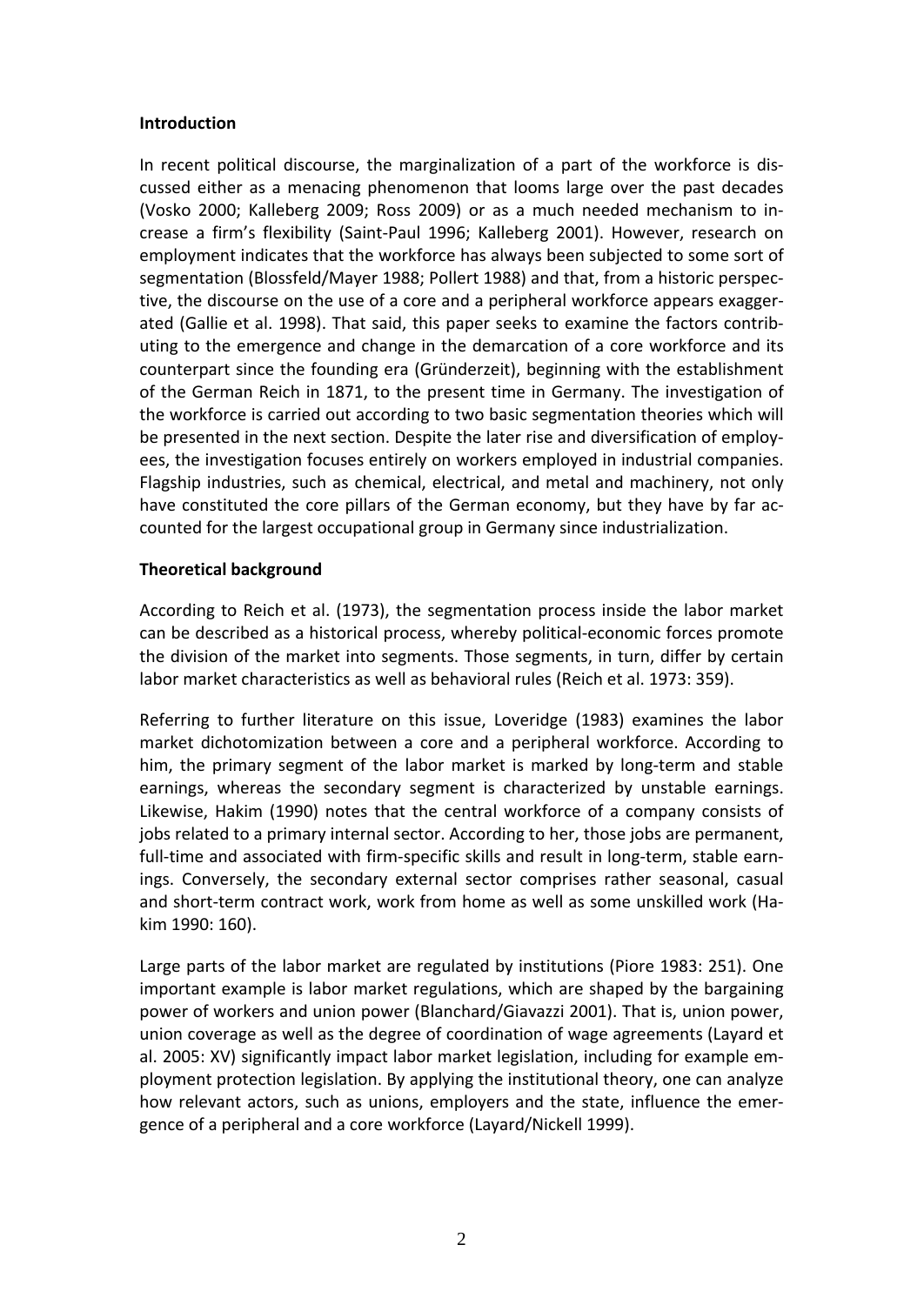Advocates of the functional theory (Doeringer/Piore 1971, 1975; Dickens/Lang 1985, 1988), however, claim that labor market segmentation arises mainly because it is functional. That said, the segmentation process is caused by a change in the production strategy of firms for economic efficiency reasons.

Closely linked with functional theory is the concept of skill formation. In this approach, a firm's staff can be divided into two groups based on either high or low skill levels. Core activities require high and firm-specific skills that enhances a company's competitiveness (Friedman 1977). This kind of qualification can be achieved through training and further education (Hall/Soskice 2001: 6-7; Emmenegger 2009). The other group belongs to the periphery, comprising rather unskilled work. As Williamson (1985) has amply demonstrated, skill specificity exposes the owner of the skills to ex post opportunism. Therefore, workers need assurances that they can remain in the company for a long enough period to reap the returns on such skill investments (Estevez-Abe et al. 2001). Consequently, jobs including core activities are usually paired with long-term contracts. This is also advantageous for the companies themselves because firm-specific qualifications might be lost in the fluctuation between different factories (Lutz 1973: 58-59). This implies that even with very flexible and universal labor market institutions, some sort of workforce segmentation emerges for functional or rather operational reasons.

To analyze the segmentation process of the workforce taking place in Germany from 1871 to the present time, we use the two previously mentioned explanatory approaches: firstly, the institutional arrangement of the labor market. This includes labor legislation and the role of interest groups, such as unions and employers associations as well as the insider-outsider problem. Secondly, the functional logic behind production strategies will be investigated. The latter allows considering investments in skill formation, which are attributed to the emergence of diversified quality production (Streeck 1991, 1997; Thelen 2004). For instance, long-term employment relationships guarantee that employers receive a return of investment to compensate their costly training effort. The formation of a skilled workforce inside a firm can therefore be considered as a measure to combat the poaching problem (Thelen 2007: 249).

The diversified quality production perspective has similarities to the system of flexible specialization. However, contrary to mass production, diversified quality production depends on a workforce with various levels of skills. This means that workers or employees are able to develop new technologies through intense and close cooperation with other workers or managers. This often includes long lasting and relatively stable relationships, or rather partnerships, between the economic actors within the firm and their external partners, such as suppliers and customers. In addition to this, specialized firms have to innovate constantly. To do so, they rely on training to create a skilled workforce (Hollingsworth/Boyer 1997: 22-25).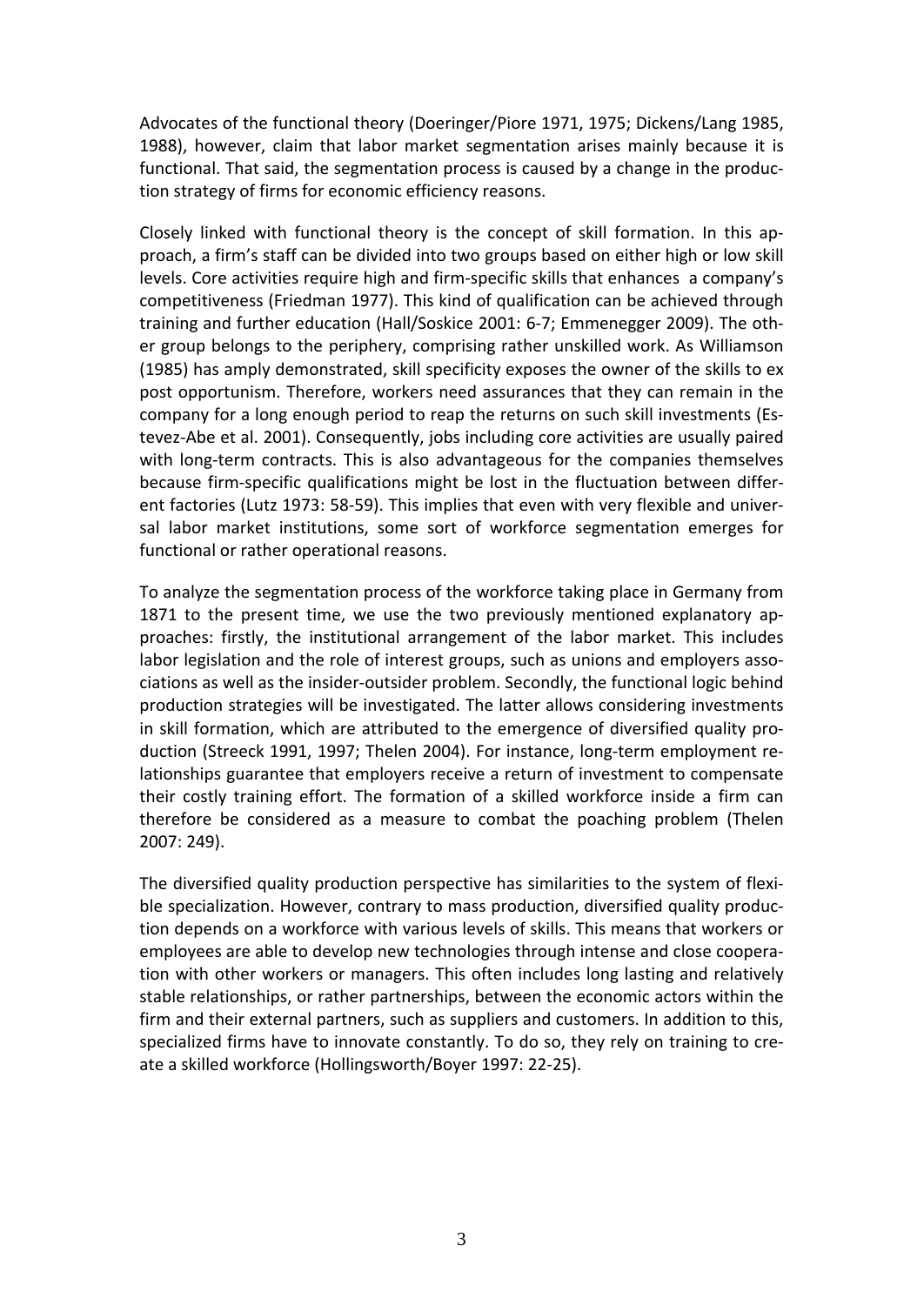**Figure 1**: The different dimensions of the segmentation process



In addition to the previously explained approaches, we introduce another approach to address the vocational training system in order to analyze the upcoming scenario. The vocational training system entails elements of both the operational and institutional explanatory approaches. For example, on the one hand, from the functional perspective, it makes sense for a company to invest in training and development of the workforce to further innovate. On the other hand, from an institutional perspective, vocational training systems require the participation of social partners to initiate, maintain and agree to such a system. Furthermore, the government must invest in training facilities such as vocational training schools. Against this background, the vocational training system reflects a hybrid constellation, including elements of both views, as is seen by the overlapping circles in Figure 1.

To summarize, institutional and functional/operational approaches reveal diverging drivers of segmentation. Nevertheless, both perspectives can be combined. It is an empirical question of how the exact interplay between and extent to which institutional and functional factors shape the workforce in a dynamic perspective.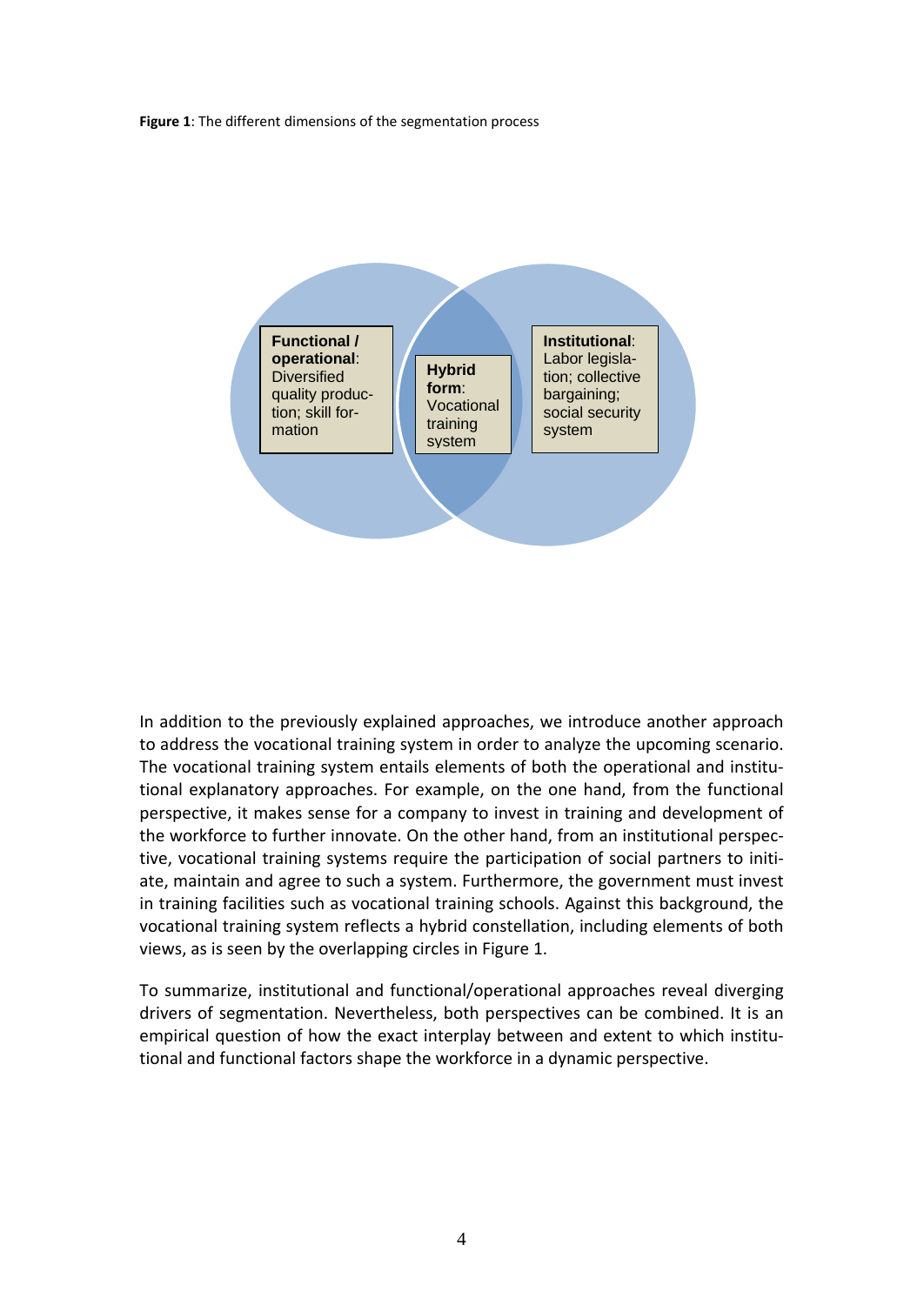#### **From the founding era until World War I: the development of social security systems and high fluctuation rates**

From a broad economic perspective, the timeframe between the "founding era," defined by the period just after the establishment of the German Reich in 1871, and World War I (1914-1918) was marked by the industrialization process. During this time, the general working conditions for the vast majority of the industrial workforce were poor, including long working hours, heavy physical work, and a general absence of social insurance institutions. Therefore, to first analyze the segmentation process within this workforce, it is necessary to define criteria according to which the workers can be divided into the core and peripheral workforce. In this respect, the duration of a worker within a specific company is chosen to serve as such a criterion for the differentiation of the workforce.

The first collective wage agreement in Germany was settled in 1873. Yet, the state refused to accept the agreement. It took until 1899 before collective agreements began to spread across Germany and other western European countries (Kendzia: 30). Prior to that time, wages were usually negotiated individually between the workers and their potential employers.

The first trade unions in Germany were installed in 1875 with the founding of the Social Democratic Party. Thereafter, employers set up the first employers' associations to oppose the growing numbers of workers organized in unions (Weiss 2008: 27-30). In 1891, a law regarding employment protection included a ban on employment for school-children, the restriction of the maximum working day to 10 hours for young people and to 11 hours for women and the legal possibility to install work councils in factories. Through these regulations, the position of workers in the labor market was significantly strengthened. Also, the first decisive features of a later established standard employment relationship were created. Despite this, until 1899, collective agreements were not widely spread across Germany (Kendzia 2010a: 26- 36).

Between 1883 and 1891, the social security system was politically introduced, including accident and health insurance, old-age and disability as well as the pension insurance. As such, the government responded formally to a phenomenon which already existed within firms through labor negotiations. Owing to the deep engagement of political as well as industrial actors, the line between the institutional and functional dimensions cannot be drawn precisely. This aggravates the assessment regarding the true driving forces behind the segmentation process. The implementation of the social security system constituted an appropriate mechanism to protect workers against risks in their working lives. By reducing the prevailing high fluctuation of the workforce during this time, it also seemed to be a useful instrument to stabilize the workforce. By doing so, it laid a solid foundation for the creation of a core workforce inside firms. Various companies, such as the those in the chemical industry, which experienced especially high fluctuation rates due to imminent health risks, introduced measures on a voluntary basis to attract and stabilize its workforce through a wide range of social services (Riemer-Schäfer without year: 111-155).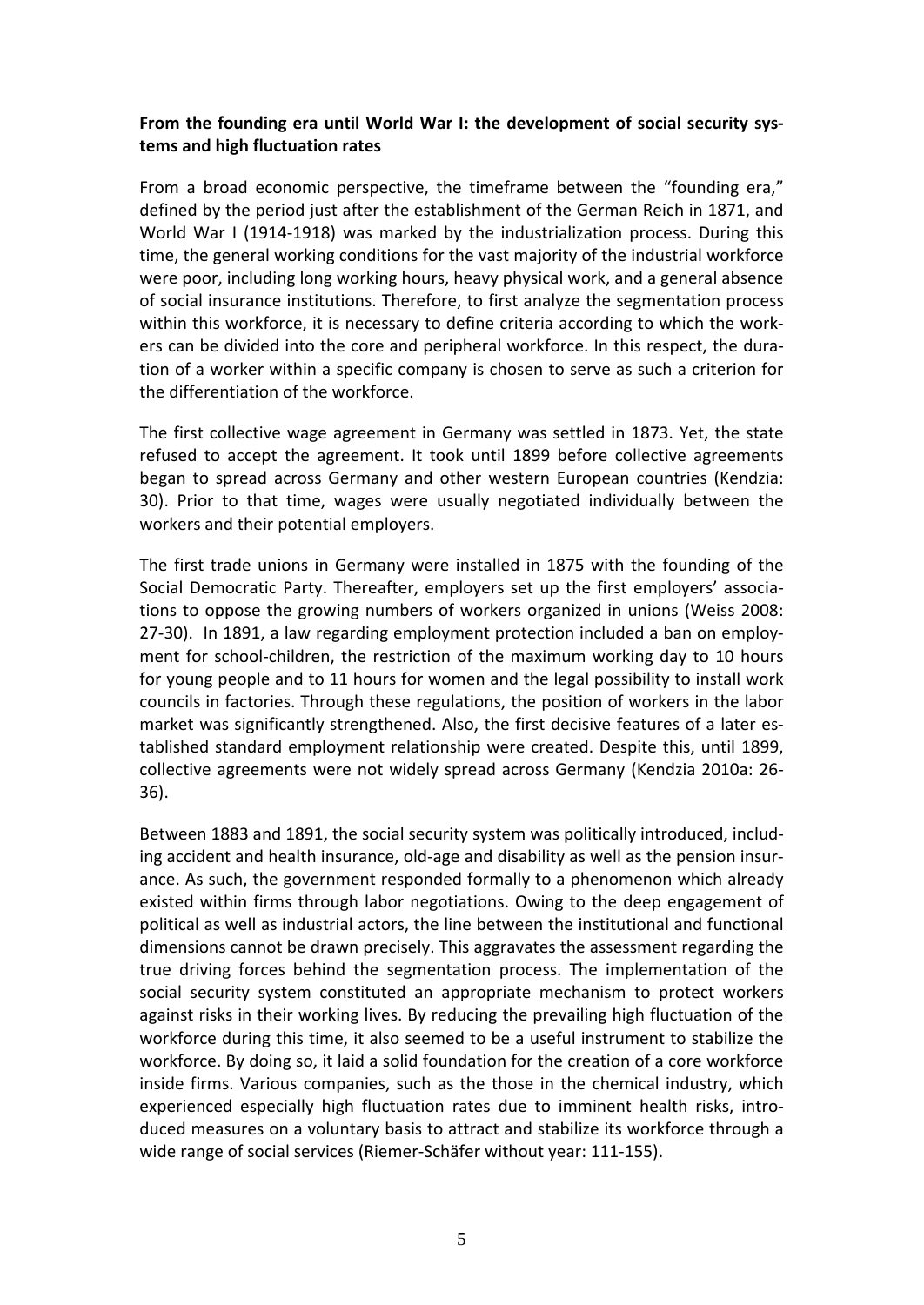Phoenix Ironworks provides an example for the early German metal industry. Here, the core workforce was rewarded after a longstanding period of employment by guaranteeing job security and offering corporate social benefits. Another example is Alfred Krupp, who created a company health insurance fund (Kendzia 2010a: 16). As Table 1 indicates, the number of workers covered by all three branches of the social security system increased considerably during 1890 and 1913, with a significantly high number of workers covered by accident insurance right from the beginning.

| Year | <b>Accident insurance</b> | <b>Health</b> | <b>Retirement and disa-</b><br>bility insurance |
|------|---------------------------|---------------|-------------------------------------------------|
| 1890 | 13.7                      | 6.6           |                                                 |
| 1895 | 18.4                      | 7.5           | 11.8                                            |
| 1900 | 18.9                      | 9.5           | $\overline{\phantom{a}}$                        |
| 1905 | 18.7                      | 11.9          | 13.9                                            |
| 1910 | 24.2                      | 14            | 15.7                                            |
| 1913 | 25.8                      | 14.6          | 16.3                                            |

**Table 1:** Number of members of the social security system (in millions)

**Source:** Kuczynski 1947: 228.

In the meantime, and in accordance with the functional explanatory approach, factories were established as the general organizational form of production form of organizations, out of which, larger companies developed (Vetterli 1979; Stolle 1980). Craftsmen with specialized knowledge formed a privileged group within the broad mass of workers. In order to keep those workers in the factories, employers attempted to create incentives for long-term employment relationships. This was realized, for instance, by higher wages for skilled workers, establishing occupational pension schemes and building apartments for a particular part of the permanent workforce. In contrast, the unskilled and semi-skilled workers still fluctuated between different factories to a high degree during this time.

Owing to the increasing technological requirements within the production process, large firms sought to form a core workforce to safeguard the availability of skilled workers. For this purpose, vocational training systems were established. Thus, the vocational training system can be interpreted as a hybrid form of the segmentation process where institutional aspects (interest of the government) and operational aspects (training of workers) converged. In the beginning, apprentices were often recruited from among the relatives of the already employed workers due to the expected positive effect on solidarity and stability in the workforce (Deutschmann 1985: 124-217).

This kind of procedure further reduced the fluctuation of the workforce (Harney/vom Hau 2010: 11-13). For example, MAN (Maschinenfabrik Augsburg Nürnberg) introduced its own institutionalized training workshop in the 1890s. By designing a training program which met the firm-specific needs, the company established a core of skilled workers (Schudlich 1994: 78-79).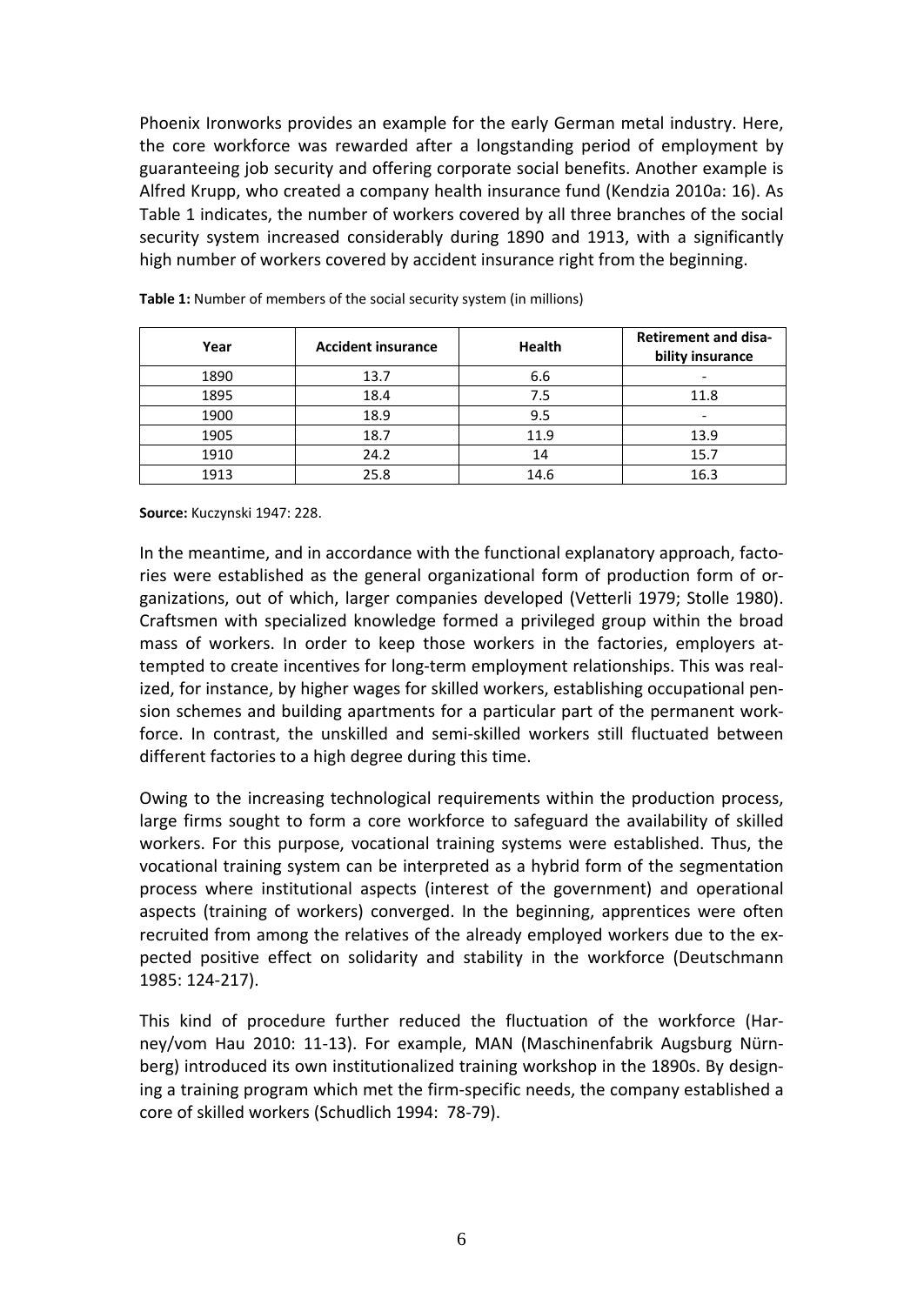Another example of this increased stability of the workforce in the machinery industry is provided by "Daimler-Motoren-Gesellschaft". Assuming that a core worker is employed longer than two years in the same company, Table 2 indicates that in 1910, already more than 70 percent of the overall workforce belonged to the core group (Schudlich 1994: 78-79).

| <b>Duration in</b> | <b>All workers</b> | Locksmiths, | Lathe opera- | <b>Shapers</b> | Operatives, |
|--------------------|--------------------|-------------|--------------|----------------|-------------|
| years              |                    | toolmakers  | tors         |                | grinders    |
| Less than 1        | 20.2               | 20.3        | 25.1         | 23.3           | 12.0        |
| $1 - 2$            | 8.2                | 8.3         | 2.9          | 27.9           | 2.1         |
| $2 - 6$            | 51.5               | 52.2        | 44.4         | 46.5           | 53.1        |
| $7 - 10$           | 16.5               | 15.7        | 21.4         | 0.0            | 26.6        |
| $10 - 16$          | 2.6                | 2.9         | 4.5          | 2.3            | 4.7         |
| 17-20              | 0.8                | 0.6         | 1.6          | 0.0            | 1.6         |
| Total              | 99.9               | 100         | 99.9         | 100            | 100.1       |

**Table 2:** Duration of employment at the "Daimler-Motoren-Gesellschaft" in Stuttgart-Untertürkheim in 1910, %

| <b>Duration in</b><br>years | Platers, plumbers, saddlers,<br>coppersmiths, painters,<br>varnishers | <b>Blacksmiths,</b><br>fine forging | <b>Carpenters</b> | Day labor-<br>ers |
|-----------------------------|-----------------------------------------------------------------------|-------------------------------------|-------------------|-------------------|
| Less than 1                 | 19.7                                                                  | 18.2                                | 34.3              | 17.6              |
| $1 - 2$                     | 4.1                                                                   | 11.0                                | 6.1               | 10.5              |
| $2 - 6$                     | 55.1                                                                  | 37.9                                | 45.5              | 61.3              |
| $7 - 10$                    | 19.0                                                                  | 21.2                                | 10.1              | 9.0               |
| $10 - 16$                   | 1.4                                                                   | 0.6                                 | 3.0               | 0.9               |
| $17 - 20$                   | 0.7                                                                   | 0.0                                 | 1.0               | 0.6               |
| Total                       | 100                                                                   | 99.9                                | 100               | 99.1              |

**Source:** Schuhmann 1911: 48-56.

In the metal, electrical and chemical industry even more examples can be found, which proves the importance of loyalty towards a firm. For example, within the metal industry, the founder of a German harmonica manufacturer considered his core workforce as a guarantee of superior quality. Their income and premiums increased with the duration of employment (Berghoff 1997: 167-190). Within the largely expanding electric industry, high employment fluctuation was common among young workers and even skilled workers, of which many aimed at becoming self-employed (Bienkowski 1910: 19-20). In contrast, within the chemical industry, the most important criterion to climb up the career ladder was long employment in the same company (loyalty) rather than the achievement of additional qualifications.

Referring to Schulz (1978) and Schäfer (1979), the parallel development of both high fluctuation and increasing steadiness for some workers emphasizes the existence of a core workforce and a fluctuating peripheral workforce. And yet, the early core workforce could not be identified by certain qualifications. Instead, the loyalty to the employer, in the form of a long duration of employment, was of the most importance. That is, the early differentiation between the core and peripheral workforce during industrialization depended on the duration the individual was working for the same firm. Thereafter, coverage by the social security system added a second criterion to the segmentation process.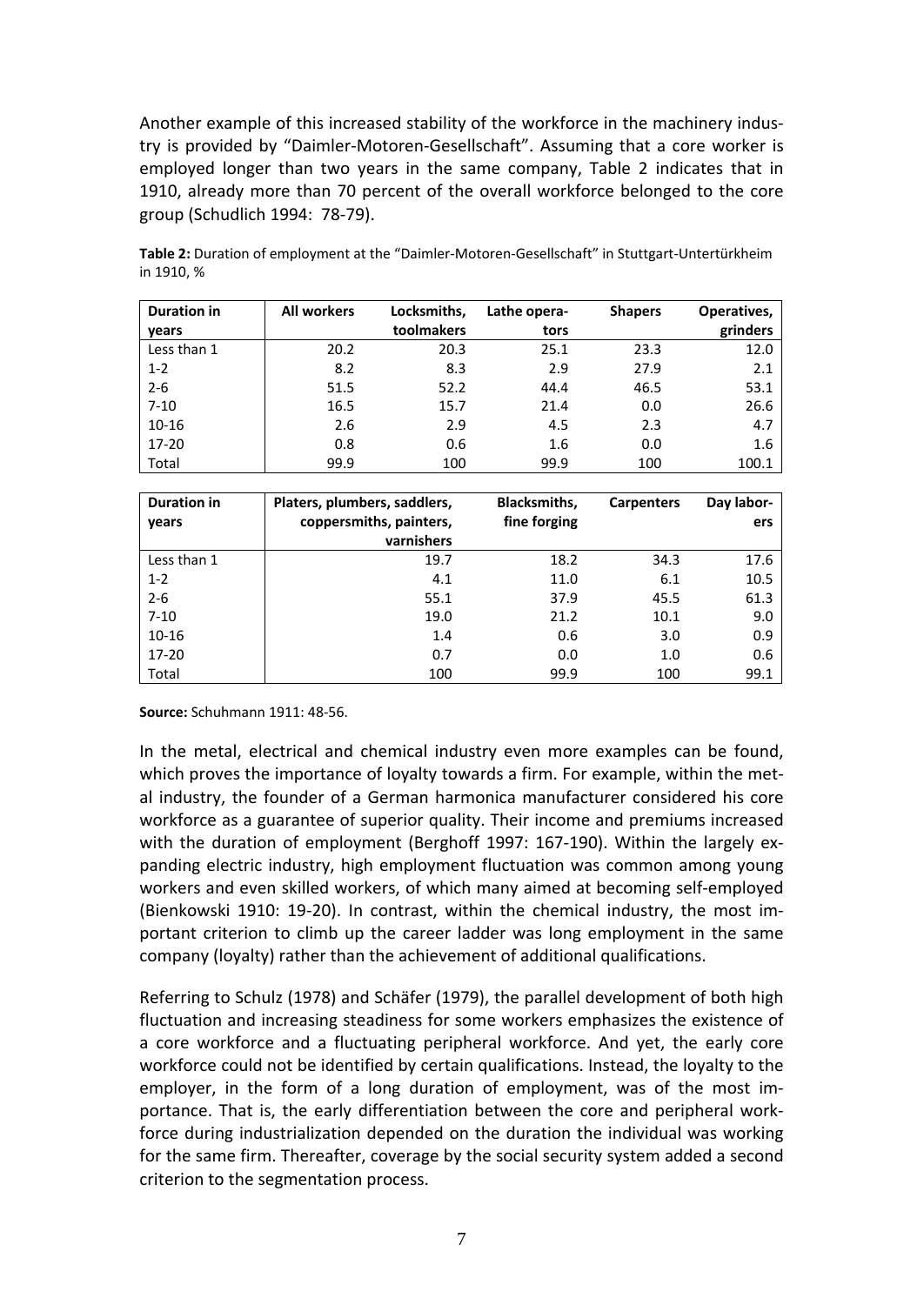A further criteria for the formation of a core workforce emerged by the spread of collective agreements at the turn of the century. Prior to the outbreak of the First World War, already more than 12,000 agreements existed for somewhat less than 200,000 firms employing 1.8 million workers. Surprisingly, these agreements were being conducted within the context of heavy state repression of the worker's movement between 1890 and 1900. Despite these repressions, the workers' movement grew continuously, amounting to 2.5 million unionized workers in 1914.

At the same time, employers began forming associations, resulting in meetings between workers and employers at the association level. Despite this, the state did not allow any party greater legislative involvement in the process of fixing wages and thus did not approve collective agreements. This remained to be the case even though the Supreme Court of the German Reich decided to consider those collective agreements as legally binding in 1910 (Kendzia 2010a: 30-31).

Around the year 1895, as Figure 1 displays, the proportion of workers related to all occupational groups peaked. After this, the groups of employees and civil servants as well as the family workers began to grew, whereas the amount of the self-employed decreased. In other words, until the beginning of World War II, workers constituted the dominating occupational group.



**Figure 2**: Occupational groups according to the profession census

**Source:** Federal Statistical Office 1972: 142.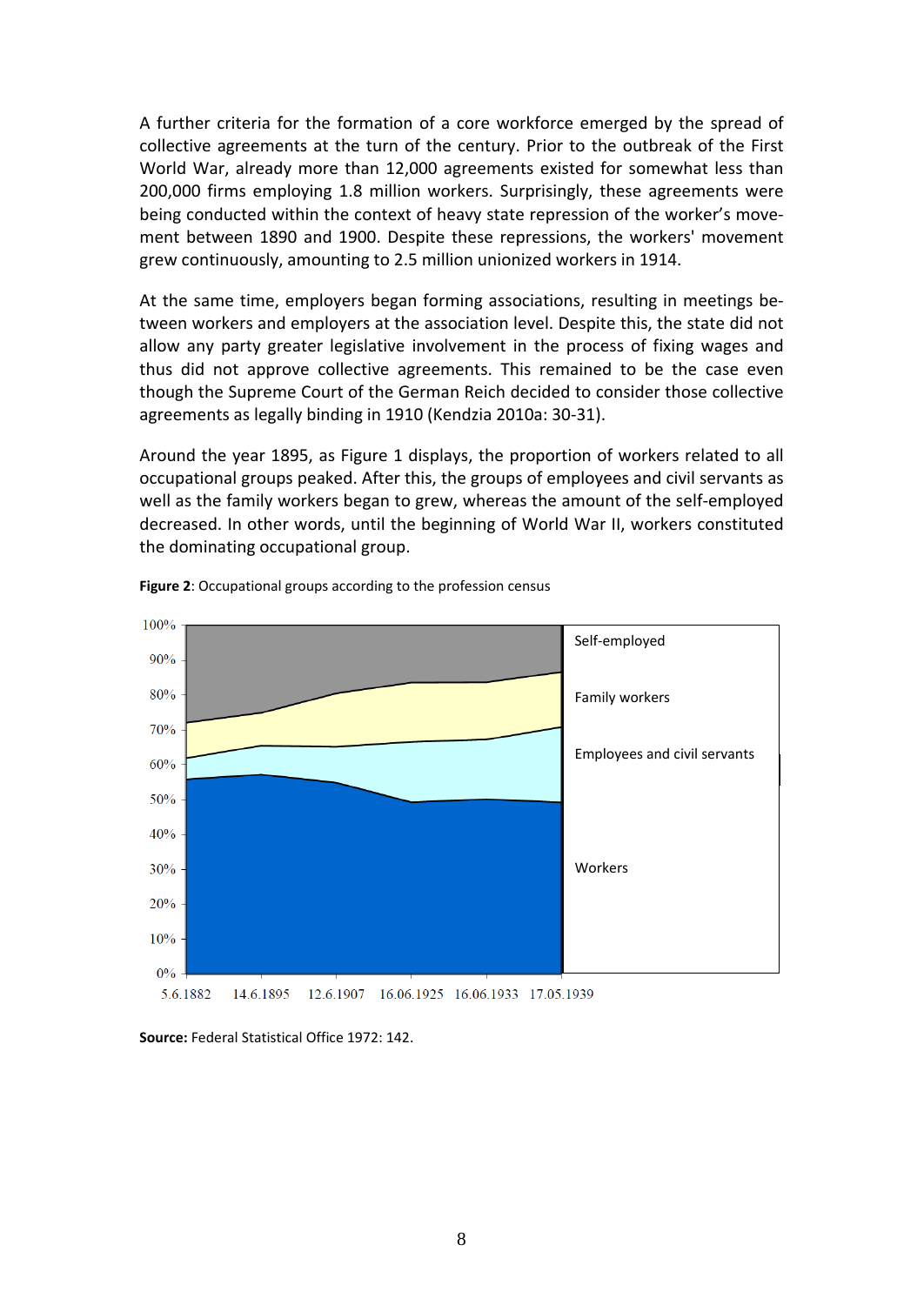#### **The First World War and the Weimar Republic: stabilized working relationships due to sectoral bargaining and diversified quality production**

The First World War and the mobilization of the armed forces in 1914 constituted a tremendous challenge for the labor market. On the one hand, employees' institutions, such as work councils and trade unions, became more influential. On the other hand, firms advanced vocational training to stabilize the working relationships of workers with firm-specific knowledge. The labor market segmentation that was taking place during this period was mainly caused by institutional factors.

Conscription into the armed forces had several effects on the workforce. Following the conscription of male workers, the unemployment rate among women rose strongly. In particular, the conscription of skilled workers led to the closure of many establishments, or parts thereof, which resulted in lay-offs of unskilled workers. Additionally, the conversion into the war economy and the decline of some branches, especially those employing a large amount of female workers, such as the textile industry, further deteriorated the situation of the generally low-skilled female wage workers. In the course of the war, more and more women replaced men in the essential industries of the war economy, including the metal, mechanical engineering, electrical, and chemical industries (Daniel 2011: 28-44).

During World War I (1914-1918) itself, market mechanisms were largely replaced by regulations imposed by the state (Kendzia 2010b: 9). Among those regulations, the appreciation of trade unions, the establishment of work councils and legislation concerning female employees will be discussed in more detail.

Within the unions, more unskilled workers started to become members, and thus a significant drop of the proportion of skilled workers occurred. Compared to their role during industrialization, trade unions acquired more power, and workers' rights were strengthened significantly as collective bargaining and collective agreements became the basis for the organization of work. Already in 1916, in the wake of the Auxiliary Service Act (Hilfsdienstgesetz), the state accepted the unions as legitimate representative of the workforce. And by 1924, the coverage of collective bargaining amounted to roughly 61.2 percent of the entire German workforce, whereas in 1913, coverage was only 20 percent. Similarly, as job-hopping was reduced, industry-wide bargaining had a very positive impact on the decrease of the fluctuation rate (Thelen 2004: 68-79). Consequently, sectoral bargaining contributed to stabilizing employment relationships.

At the end of the war, the collective actors, such as the unions and employers' organization had great influence on the regulation of the labor market. Through the revolutionary events of the November Revolution of 1918-1919 and the establishment of the Weimar Republic, the bargaining power of the employers was severely weakened. Employers were not in the position to oppose the current revolutionary tendency and feared the expropriation of their establishments (Kendzia 2010b: 9- 18).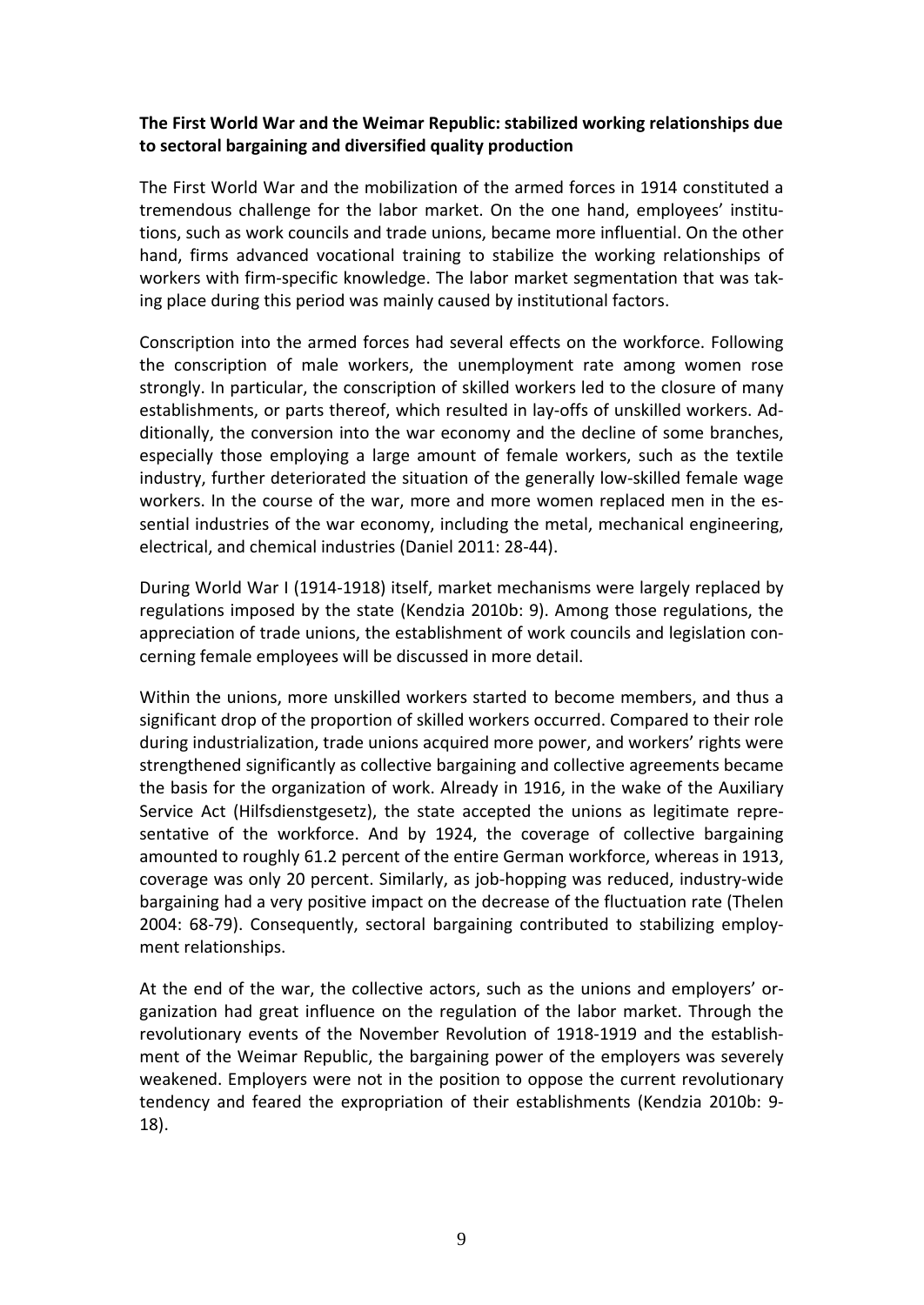Against this backdrop, an "alliance of purpose" between industry and the unions was built, resulting in the so-called Stinnes-Legien-Agreement (taking the names of the main negotiators) of 1918, which recognized trade unions for the first time as a bargaining agent of workers. Hugo Stinnes was then the leading industrialist from the Ruhr, a heavy industrialized region in the western part of Germany, while Carl Legien was chairing the general commission of the free trade unions. The agreement constituted a breakthrough for the unions, as collective agreements became legally binding and the employers approved unions as social partners from that day on. In 1920, the Works Council Act ("Betriebsrätegesetz") was adopted, allowing councils to codetermine the terms of social and personnel affairs within companies. Furthermore, dismissals were restricted and the first regulation of severance pay was laid down (Kendzia 2010b: 9-18).

This restriction of "hiring-and-firing" practices had a positive impact on the emergence of internal labor markets. In 1927, the so-called "standard employment contract" of the core workforce encompassed dismissal protection, accident insurance, health insurance, pension insurance as well as unemployment insurance. These social benefits provided incentives to invest in skills by guaranteeing income for highly skilled workers in the case of possible layoffs. As a result, more and more workers were covered by the benefits of the social security system, as Table 4 shows.

| <b>Type of insurance</b> | 1885 | 1895 | 1905 | 1915                     | 1925            | 1935 |
|--------------------------|------|------|------|--------------------------|-----------------|------|
| Accident insurance       | 17   | 76   | 69   | 71                       | 72              | 76   |
|                          |      |      |      |                          |                 |      |
| Health insurance         | 22   | 34   | 41   | 43                       | 57              | 52   |
|                          |      |      |      |                          |                 |      |
| Pension scheme           |      | 54   | 51   | 57                       | 66              | 68   |
|                          |      |      |      |                          |                 |      |
| Unemployment insurance   |      |      |      | $\overline{\phantom{0}}$ | $\qquad \qquad$ | 35   |

**Table 4:** Coverage of the social security system (in percentage of the workforce)

**Source**: Alber 1982: 236-239.

When many men lost their jobs as a result of the economic crisis in 1929, the acceptance of working women dramatically decreased. This rejection was aimed especially towards women not working for subsistence but for pocket-money, called "Doppelverdiener". Since women were mainly working within the stable consumer goods industry and received lower wages than men, their recruitment increased indeed. The impression was that women were crowding men out of their jobs. As a consequence, the national socialist government implemented a marriage loan scheme in 1933 which gave loans to women who resigned from their job after marriage and reduced dismissal protection for "Doppelverdiener" (Stephenson 1975: 75- 90). In general, the female workforce faced considerable lower wages than their male counterparts (Kendzia/Zimmermann 2013: 413).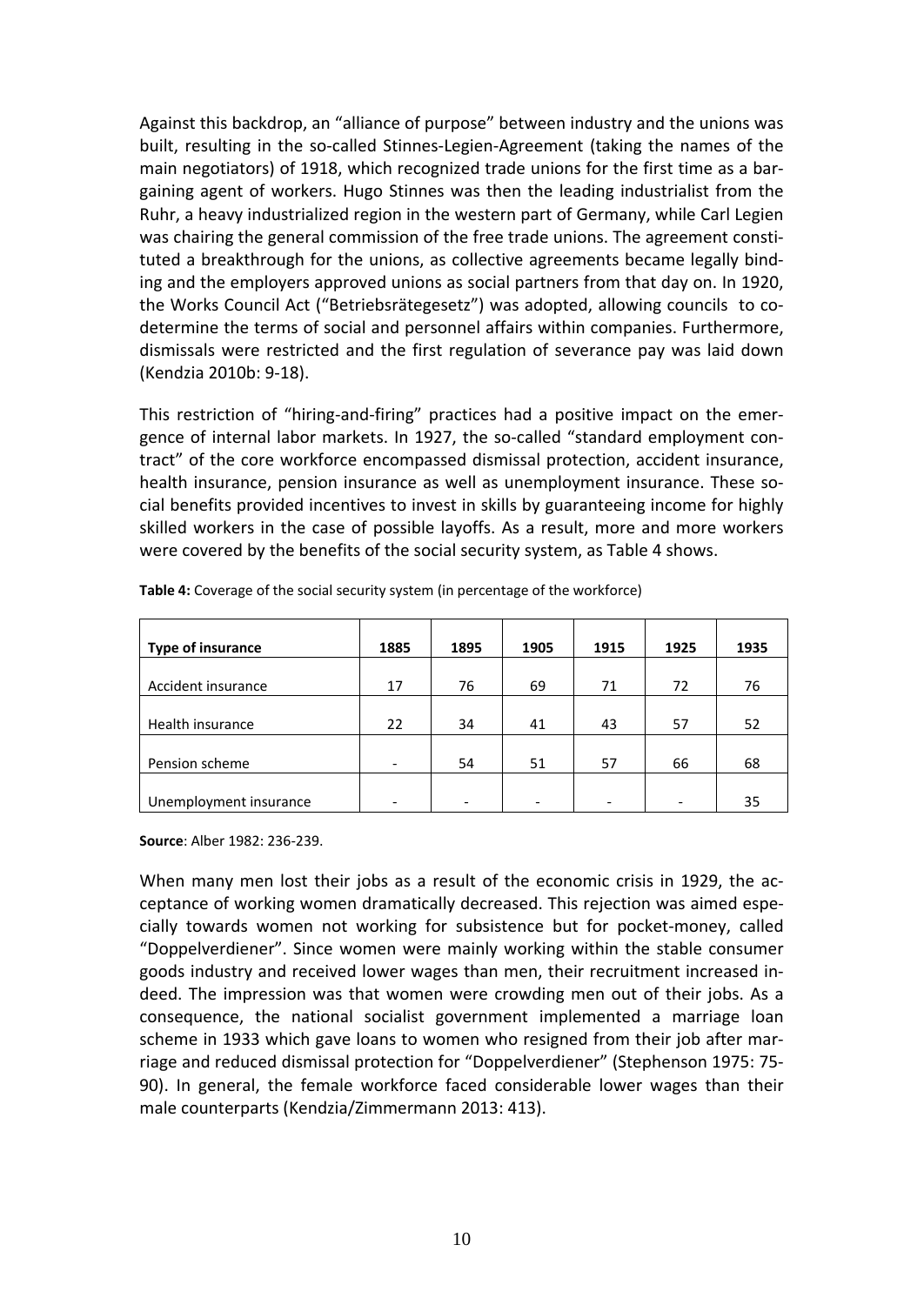As firm specific knowledge became increasingly important for employers, the application of apprenticeships proved to be a useful instrument to stabilize the employeremployee relationship (Kendzia 2010b: 22). Within the chemical and metal industry, concentration processes contributed to this development. As an example, the creation of the IG Farbenindustrie AG in 1925 consolidated several chemical firms into one firm in order to rationalize the capacities of the different firms. In the steel industry, large producers (e.g. Krupp and Thyssen) purchased new industries which led to higher concentration. In 1930, the Vereinigte Stahlwerke (Vestag) achieved a market share of almost 50 percent of the German steel market. The machinery industry faced fragmented product markets, which contributed to further specialization and emphasis on quality production due to a stagnating domestic market and increasing international competition. Hence, production relied heavily on a skilled workforce. Another remarkable feature of the machinery industry was the diversified quality production, which motivated employers to keep their skilled workers instead of reducing the workforce during an economic downturn (Herrigel 1996: 67-104).

This means that the growing demand for skilled workers, both in by the machinery industry and the German production model itself, including an increasing degree of specialization and high-quality production, had a strong impact on the emergence of the core workforce.

Thus, during the Weimar Republic, market segmentation was determined by stabilized working relationships. Those workers who were already employed within firms were protected by trade unions, sectoral bargaining, dismissal protection, diversified and large-scale production as well as firm-specific knowledge gained by vocational training. At the same time, though, these protections limited the access to the labor market of those workers who were not yet employed.

Compared to the industrialization era, institutional arrangements became more crucial in determining labor market segmentation. Moreover, the valuation of skills by employers increased due to more diversified quality production and international competition. Consequently, coverage by collective bargaining and the diversified quality production model, including skill formation through apprenticeships, promoted the segmentation process across Germany.

#### **The end of the Weimar Republic and the Third Reich: ideological conceptions and non-specialist workers**

The global economic crisis, starting in 1929, led to a tremendous increase of the unemployed. Following the National Socialist takeover on January 30, 1933, the situation of the labor market and the general employment system changed fundamentally. By freezing both prices and wages, the economy changed towards a planned economy. Yet, owing to a positive development of the world economy, rationalization successes during the 1920s and early 1930s as well as a massive armament by the new regime, unemployment decreased significantly (Kendzia 2010b: 24-25).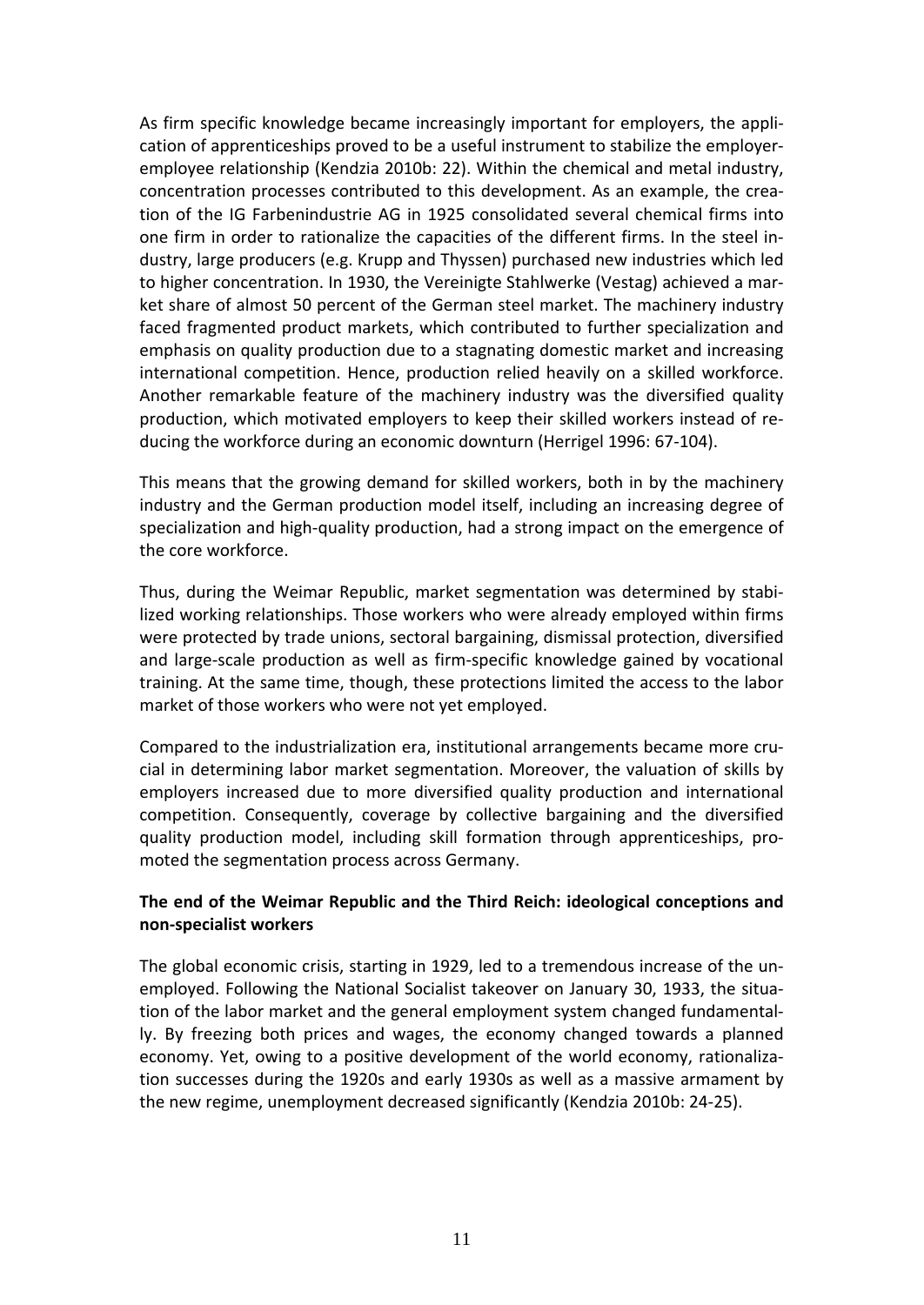As part of the act of establishing the order of national labor, the collective agreement procedures from 1918 and the works council act of 1920 were dissolved. The core of the employer-employee relationship was no longer determined by the collective agreement. Instead, the concept of a collective company (Betriebsgemeinschaft) was created, which established the entrepreneur as leader of the company and the workers as their followers (Gesetz zur Ordnung der nationalen Arbeit) (Kendzia 2010b: 24-25).





Although apprenticeship programs were enlarged (Kutscha 1993: 19), workers were mostly recruited via forced labor. Additionally, as mentioned above, the role of working women in Nazi society was characterized by sharp ambivalence. On the one hand, the national socialist ideology restricted women to the role of mothers and housewives. As a result, to discourage female employment women, different 'protective' laws were introduced (Stephenson 1975: 95-111). On the other hand, resulting from labor shortage as a consequence of the war, female employment grew rapidly from 1942 on. Lastly, in 1943, obligatory work for women was introduced (Kendzia/Zimmermann 2013: 413).

In the early period of the war, workers between 18 and 45 were conscripted first. Workers in companies involved in the war industry and other indispensable workers above the age of 30 could continue their activities within the workforce. Later, after October 1944, the age group subjected to conscription was extended to the range of 16 to 60 (Puhani 2014: 3).

**Source:** Tocze 2007: 72.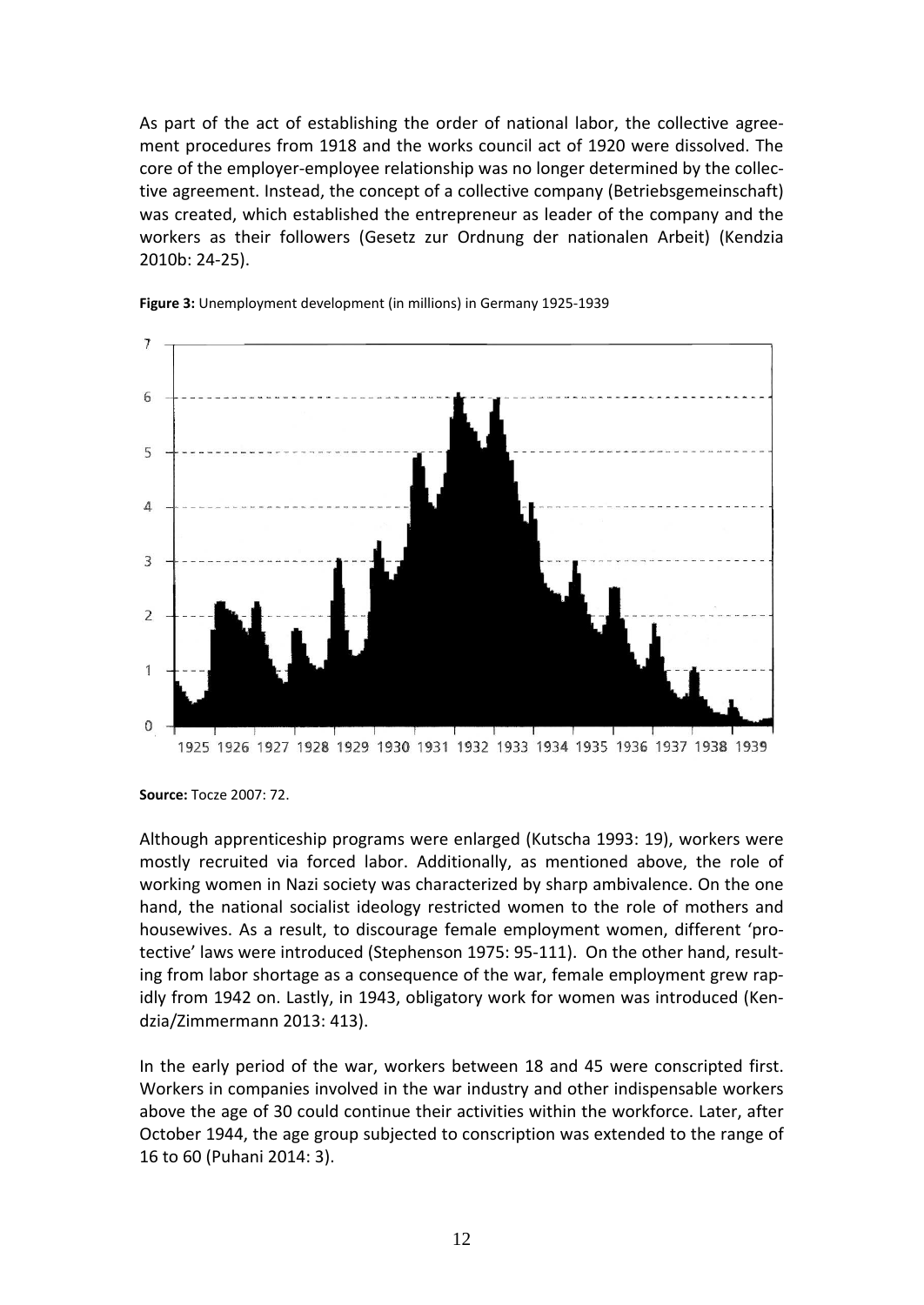The enlargement of apprenticeship programs was created by a uniform and, after 1938, compulsory training system (Kutscha 1993: 19). Moreover, the school law included the obligation for industrial education for all school-leavers. Concerning the vocational training system, the National Socialists further standardized the system in order to enable better military production. Nevertheless, as a result of the huge demand for semi-skilled jobs within the armaments industry, the reserves of German male workers were soon exhausted. To overcome this workforce scarcity, foreigners became essential for the German working process (Gillingham 1985: 423-428).

After 1939, workers from occupied countries were recruited or forced to work within the German industry. First recruitment occurred on a voluntary basis, except for Polish workers who were forced from the beginning. As the war progressed, the voluntary contracts were converted into forced labor. Workers from Poland and Eastern Europe (Russia, Belorussia and Ukraine) constituted the majority of forced laborers, amounting to more than 66%. Among the forced laborers, different segments that faced different working conditions are distinguishable, with Polish and East European workers being exposed to the worst conditions. In general, forced laborers were confronted with low wages, more than ten hours of work a day, living within too small and disease-promoting accommodations, being exposed to the principal's arbitrariness and social isolation (Bräutigam 2009).

As the chemical industry was of major importance for the armaments industry, I.G. Farben cooperated closely with the Nazi regime. When the demand for workers increased, the company started to hire forced laborers. The office in Hüls (Chemische Werke Hüls) employed 27% of the workforce as forced laborers in 1944 (Kleineschulte 2003). Since there was still a need for more workers, I.G. Farben also constructed concentration camps close to Auschwitz to recruit workers (Schmaltz 2010). In the same vein, the metal and electrical industry recruited forced laborers. As an example, Siemens AG employed about one third of forced laborers in Berlin, mostly stemming from concentration camps. Within the metal industry, the amount of foreign, forced workers is estimated at 30 percent throughout Germany. Examples from the machinery industry who employed forced laborers include Daimler Benz AG and Deutsche Maschinen AG (DEMAG) (Fransecky 2003).

From a functional point of view, forced laborers and women were often appointed outside their skill area. This caused many concerns among German employers since investments were needed when engaging non-specified workers with lower productivity. Companies therefore aimed at regaining their core workforce. As the war progressed, the core workforce was not available, and more forced workers were used. In some factories they amounted to about 80-90%, with only specialists and foremen being German (Bräutigam 2009).

Furthermore, the needed increase of workforce also created a contradiction in the consumer goods industry because women, who had lost their jobs, now took over places in war industry. But as they were not previously trained in that kind of work, productivity declined (Stephenson 1975: 95-111).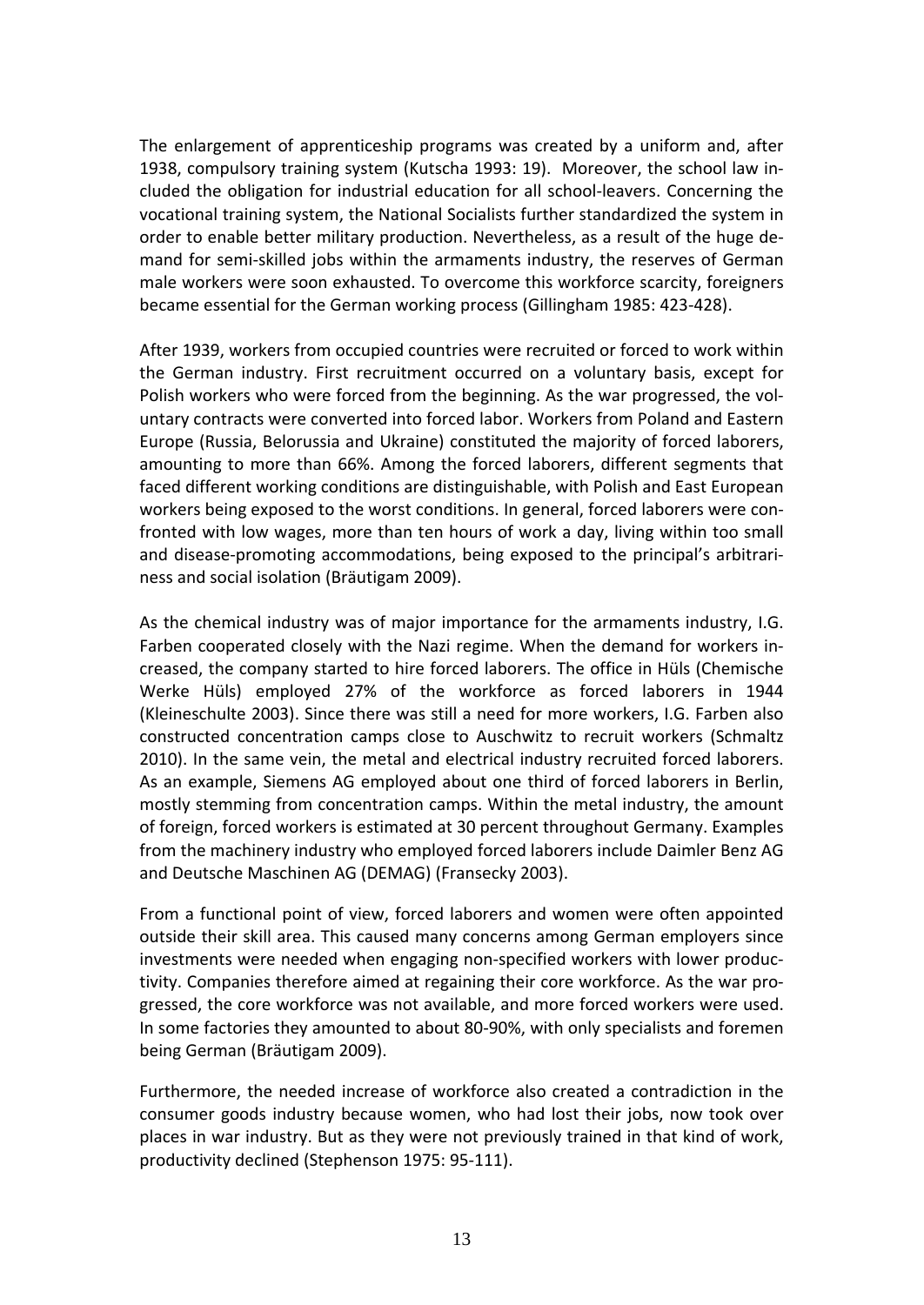Consequently, because forced laborers and women were less productive due to low working conditions and their placement in tasks outside of their trained skill area, they became part of the peripheral workforce. The peripheral workforce developed during the Nazi regime for political reasons according to ideological and racist criteria, which in turn caused frequent productivity decreases. As the changes and the development of the core workforce were to a large extent determined by political regulations, the segmentation process during this period took place in a historically highly exceptional environment.

#### **From the end of World War II to the first oil crisis: collective agreements and a dualistic industrial structure**

After World War II, the social market economy became the economic policy of the new political system in West Germany. The emergence of the welfare state developed in line with a cooperative and long-term production regime. This institutional fit between the production model and social policy determined the labor market segmentation in that era. To explain this development, the institutional aspects will be highlighted first, and secondly, by referring to the functional theory, the production model will be described.

Concerning institutional factors, especially important are the increasing power of work councils and collective bargaining. After World War II, codetermination was restored and expanded. The reason for the strong position of the workers and their representation at this time was that the occupying powers mistrusted the employers because of their close and intense cooperation with the Nazi regime.

The 1951 Codetermination Law in the Coal and Steel Industry (Montanmitbestimmungsgesetz) foresaw full-parity codetermination in the board of directors in companies employing more than 1,000 workers. Only one year later, in 1952, according to the Works Constitution Act (Betriebsverfassungsgesetz), each company with more than five employees had to install plant-level codetermination through works councils.

Since the 1950s, national and centralized collective bargaining rounds took place between trade unions and employers associations, such as Gesamtmetall in the metal industry. Those rounds negotiated the general working conditions as well as wage rates for the workforce. Due to this fact, the internal life of a firm was often influenced by labor legislation and collective agreements from outside (Streeck 2001: 11-16). In the aftermath, the status of essential participants within the production process was increasingly protected against the volatilities of the market and opportunistic behavior of other parties.

As regards functional factors, the self-governed vocational training system (with state participation) as well as the dualistic industrial structure became increasingly important. Owing to the implementation of Fordist methods in the German automobile industry, the skilled workforce was pulled out from the production line and shifted to surrounding activities such as maintenance, electrical work, tool making or other activities safeguarding the quality of the production.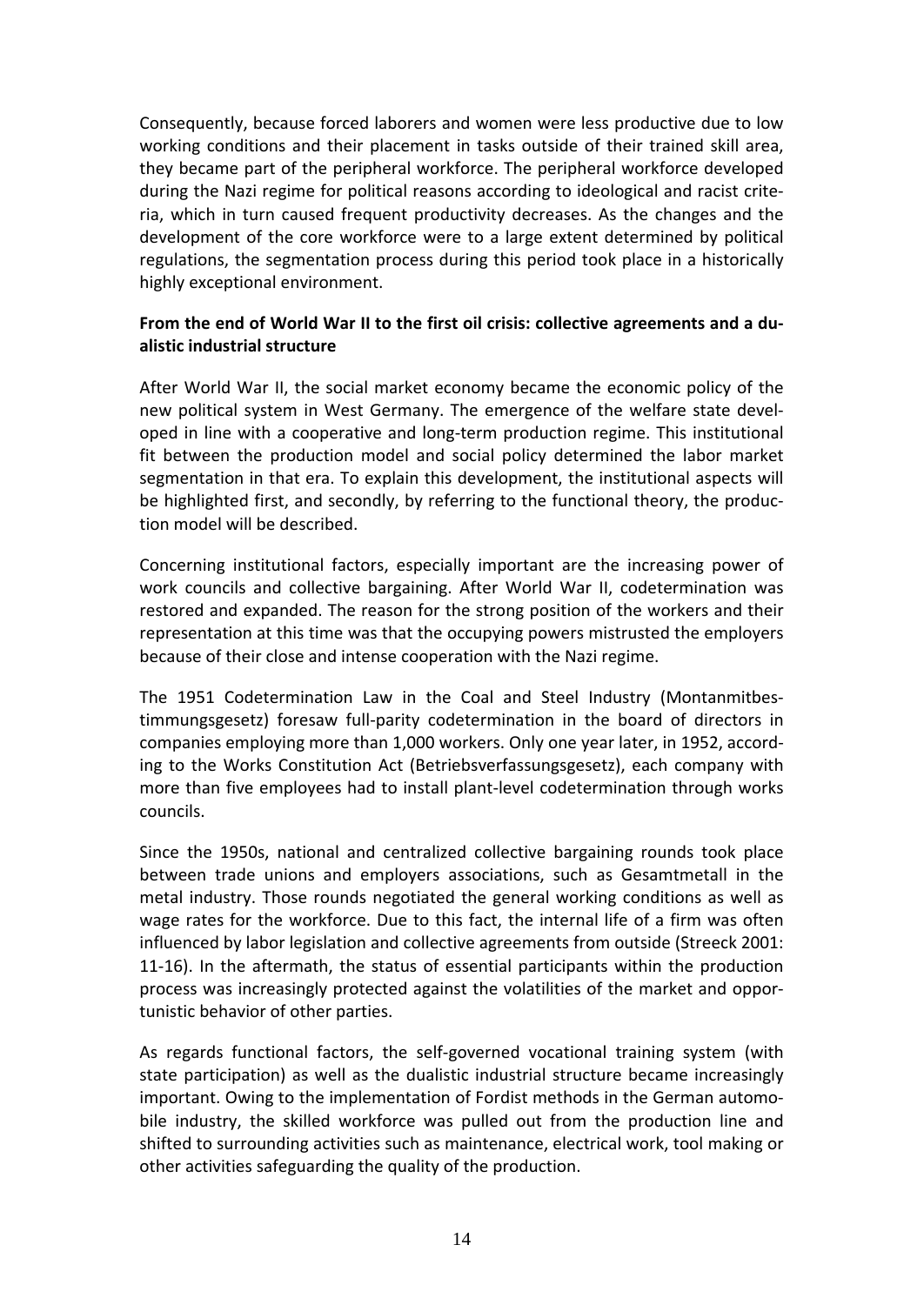Consequently, a large amount of semi- and unskilled workers entered the factory halls. For example, within the entire German automobile industry in 1940, the skilled workforce accounted for 38.7 percent, whereas the share was only 29 percent at the beginning of the 1970s. However, compared to plants in other countries, the proportion of the skilled workforce within the German automobile industry remained high. This can partially be associated with the Allied initiated expansion of the vocational training system. Thereby, the responsibility of the vocational training system was delegated to the self-government of both the handicraft sector and industry. Moreover, the costs of training for skilled workers were socialized. As a result, the attractiveness to employ apprentices enhanced (Herrigel 1996: 208-228).

In this way, a dualistic industrial structure emerged with a technology driven core of large firms surrounded by smaller technologically unsophisticated firms – the socalled "expanded workbench" (verlängerte Werkbank). After the war, firms like Grundig, AEG, Siemens, MAN and Audi moved into mass production and could rely heavily on suppliers. In particular, the large firms were in the position to provide relatively stable working relationships. In contrast, when a recession hit, the suppliers were the first to suffer and the last to recover. Thus, the employment relationships inside these supplier firms were as irregular as the production process. Regions with such supplier firms had high proportions of women, migrant or "guest" workers. For instance, in 1961, the total share of women of all manufacturing workers amounted to 45.4 percent in the Chamber of Commerce district of South Westphalia; most of them were employed in the iron and metal working industries (Herrigel 1996: 208- 228). This indicates that suppliers tended to recruit a rather peripheral workforce instead of a core workforce. The risk – and thus the costs – of hiring and firing were shifted to the peripheral workforce.

From 1945 to the first oil crisis in 1973, the core workforce was mainly employed by large technology driven firms. By contrast, the peripheral workforce was rather unskilled and often employed by supplier firms. Similar to the periods analyzed above, the coverage by trade unions and labor legislation serves as a crucial criterion for the labor market segmentation.

#### **After the first oil crisis until the present time: alternative employment relationships and firm-specific skills**

During the 1980s and 1990s, a more sophisticated and flexible production process increased the demand for higher skilled workers and innovative organization forms, all of which changed the labor market and the institutions that dominated it for a long time. The institutional analysis therefore focuses on alternative employment relationships, whereas the functional analysis concentrates on skill formation. Both aspects caused labor market segmentation after the first oil crisis.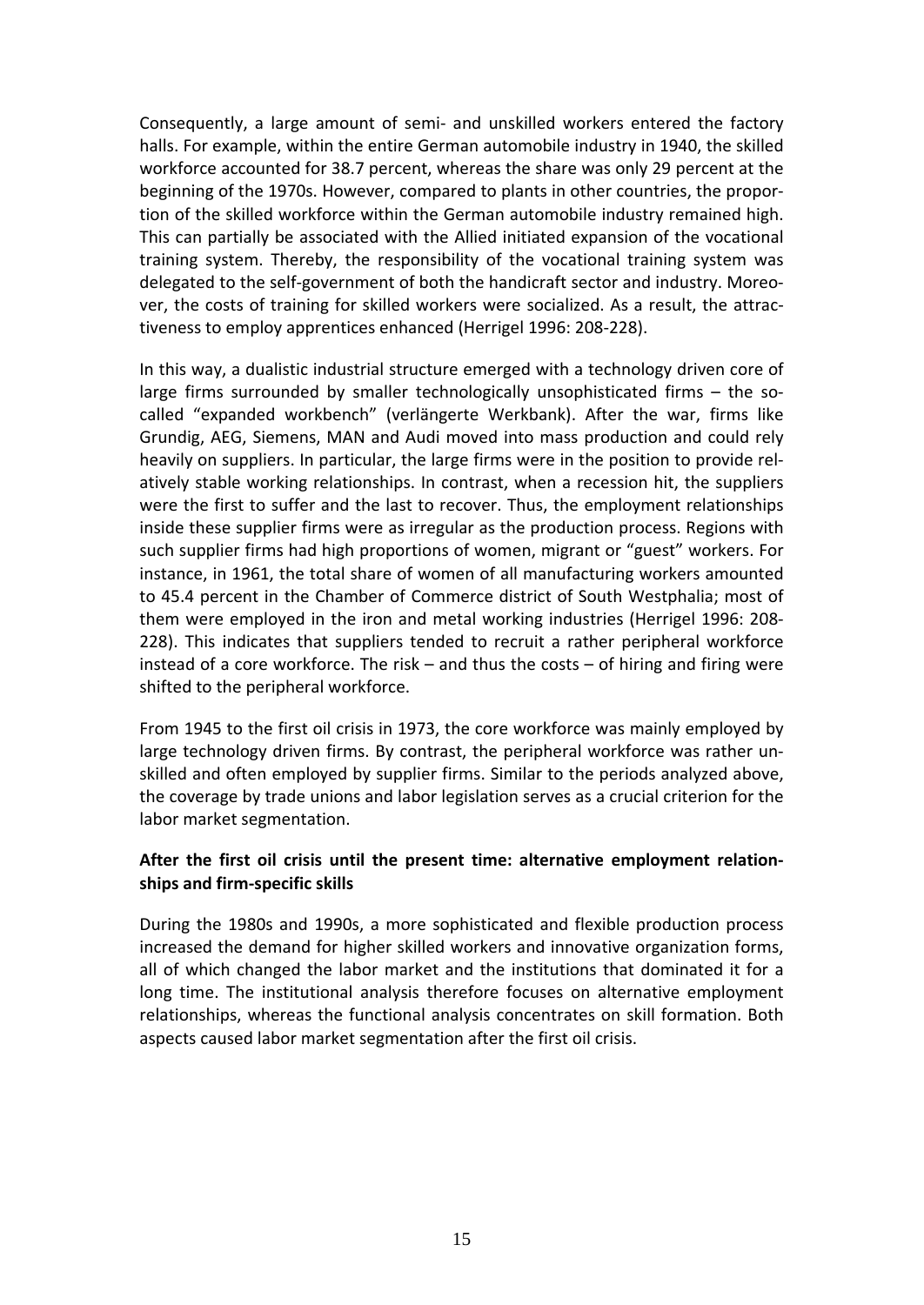Since labor policy underwent an inconsistent sequence of deregulatory and reregulatory phases after the first oil crisis, reforms were characterized by short-term orientation and transformation through incremental change. However, the apprenticeship system was also subjected to reforms resulting from decreasing apprentice ratios which occurred during the structural change from the manufacturing sector to the service sector. These reforms aimed at enhancing the flexibility of the system and facilitating modernization (Thelen 2007: 254).

The modernization of the labor market occurred via a flexibilization at the margin. As the privileges of standard employment contracts needed to be preserved, the only viable option was establishing a secondary segment of atypical jobs, causing a dualization in terms of wages and employment security. These atypical jobs have had two effects: on the one hand, they stabilize the core workforce by relieving reform pressure on the overall system; on the other hand, as a cheap alternative, they constitute an immediate danger to regular employment. A more dynamic labor market would contradict core workers' as well as employers' interests, as incentives to invest in skills are still a prerequisite for the German production model (Eichhorst/Marx 2011).

Today, a stable core workforce combined with a limited use of temporary agency work is a typical pattern in manufacturing and chemical companies because it allows them to retain firm-specific knowledge in economic downturns (Eichhorst/Marx 2011). Even so, standard employment relationships are still the most prevalent contracts within the chemical, metal and electrical industries because the workers needed in these industries have high levels of craft skills and require stable employment to invest in their skills. Nonetheless, working time and pay have become much more flexible due to changes in collective agreements and shop-floor practices. Characteristics of these open-ended contracts consist of a long tenure and high collective bargaining coverage. Atypical employment is especially observable within the service sector since it differs from the diversified production model (Streeck 1991, 1997) used within the manufacturing sector and relies on more general skills, and part of the service sector acts as a supplier industry for manufacturing (Hassel 2014).

These general skills encompass both a high level of often tertiary education, in connection with project work or freelancers, and a low level from employees qualified for other occupations or (re-)entering the labor market, in connection with marginal employment or agency work. Independent of these skill requirements, the prevalent contracts are atypical and therefore consist of limited employment protection, a low tenure and high wage dispersion (Eichhorst/Marx 2009).

Thus, the service sector tends to more and differently segmented than the manufacturing sector, not only intersectorally but also intrasectorally (Eichhorst/Marx 2011). Consequently, from an institutional point of view the labor market is today segmented along the dividing line between standard and non-standard working relationships that are associated with different types of tasks and groups of workers. The rise of service sector jobs has contributed to a more segmented overall picture of the German labor market.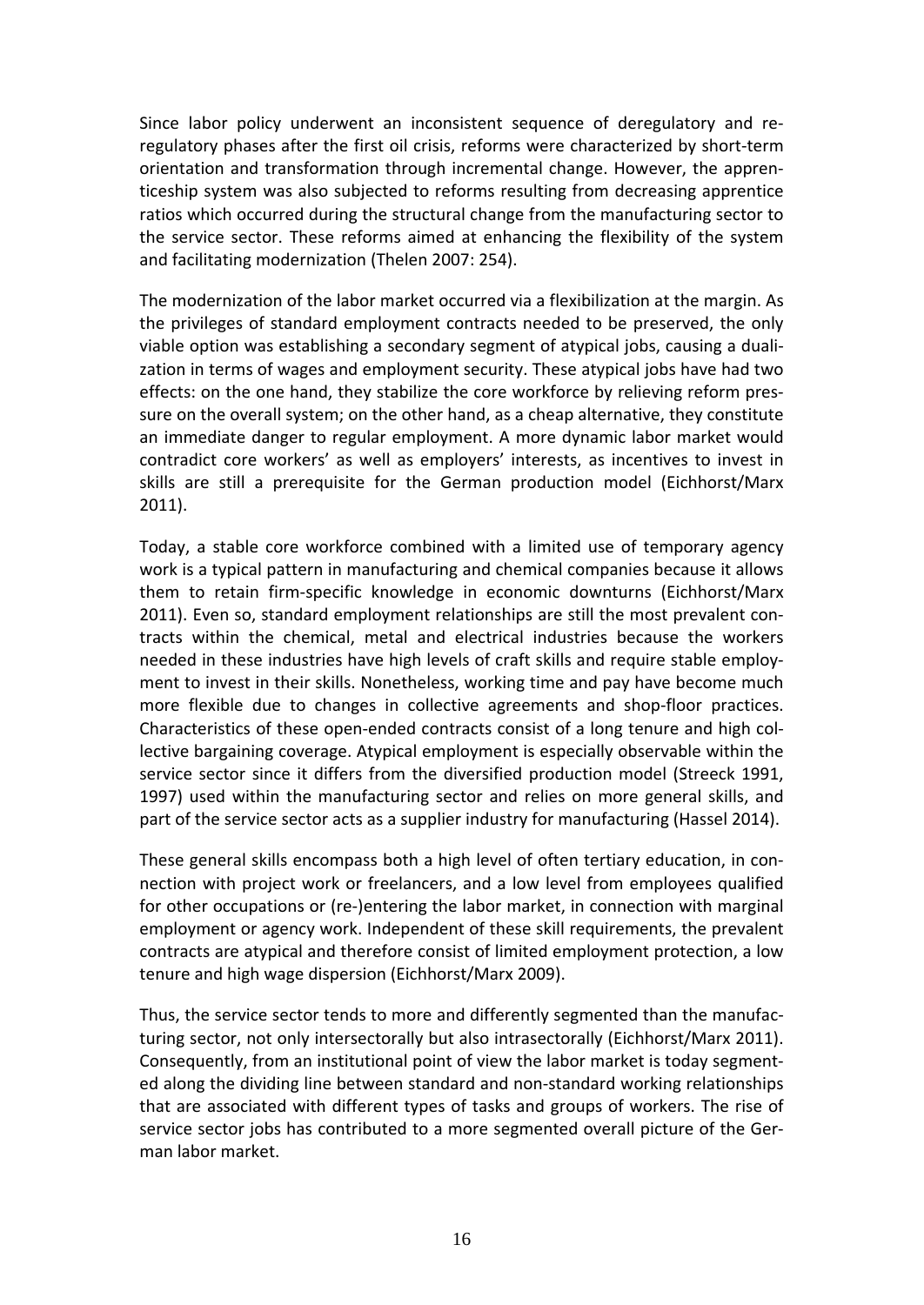These institutional changes went along with a functional change towards a more flexible production process. Globalization and increasing international competition made firms more vulnerable of economic fluctuations. To remain competitive, superior quality, higher flexibility and lower costs were deemed necessary. Moreover, due to technological changes, broader skills were demanded (Thelen 2007: 250).

These requirements were met by the reforms mentioned above. Nevertheless, since the 1990s, an enlargement of performance-orientated systems can be observed, as Lutz et al. (2007) point out. While unspecific qualifications provide a general applicability, workers in classic employment relationships have firm-specific knowledge provided by long-term investments and are secured by stable employment. Thus, the core workforce can today be described by each employees' degree of firm-specific knowledge.

Consequently, highly-specified workers can be identified as the core workforce, which firms seek to bind to the company. In contrast, rather general tasks are outsourced to the peripheral workforce through alternative employment options. Compared to the periods analyzed above, where skills and performance were the most important, today the duration of employment within a firm is only of minor importance. Additionally, from an institutional point of view, various deregulations weakened the role of trade unions and work councils.

#### **Conclusions**

As correctly noted by Reich et al. (1973), the segmentation process in Germany constituted a historical process where political-economic forces were responsible for the division of the labor market. In the beginning of our analysis, from the founding era until World War I, the bargaining power of workers was heavily restricted, and at the same time, the fluctuation rates were high. Only over the course of time did this picture change as workers developed an increasing duration of employment for the same employer, primarily within the German metal, electrical and chemical industries.

In the same vein, and in accordance to the survey made by Loveridge (1983) and Hakim (1990), it was shown that through these processes the labor market could be characterized by a dichotomization between a core and a peripheral workforce. This became particularly evident when looking at the observed industries. Here, to a large extent the jobs were and – often still are – permanent, full-time and associated with firm-specific skills and long term stable earnings. In later periods, we found that suppliers often employed a peripheral workforce, including low or semi-skilled workers.

As Piore (1983), Blanchard/Giavazzi (2001) and Layard et al. (2005) show, large parts of the labor market are regulated by institutions. However, as shown by the investigation, the bargaining power of workers and union power has been changing over the course of time, depending heavily on the balance of power between workers and employers. This became particularly evident after World War II when the role of work councils and the power of the unions was strengthened. This has had a strong impact on explaining the segmentation process through the institutional approach.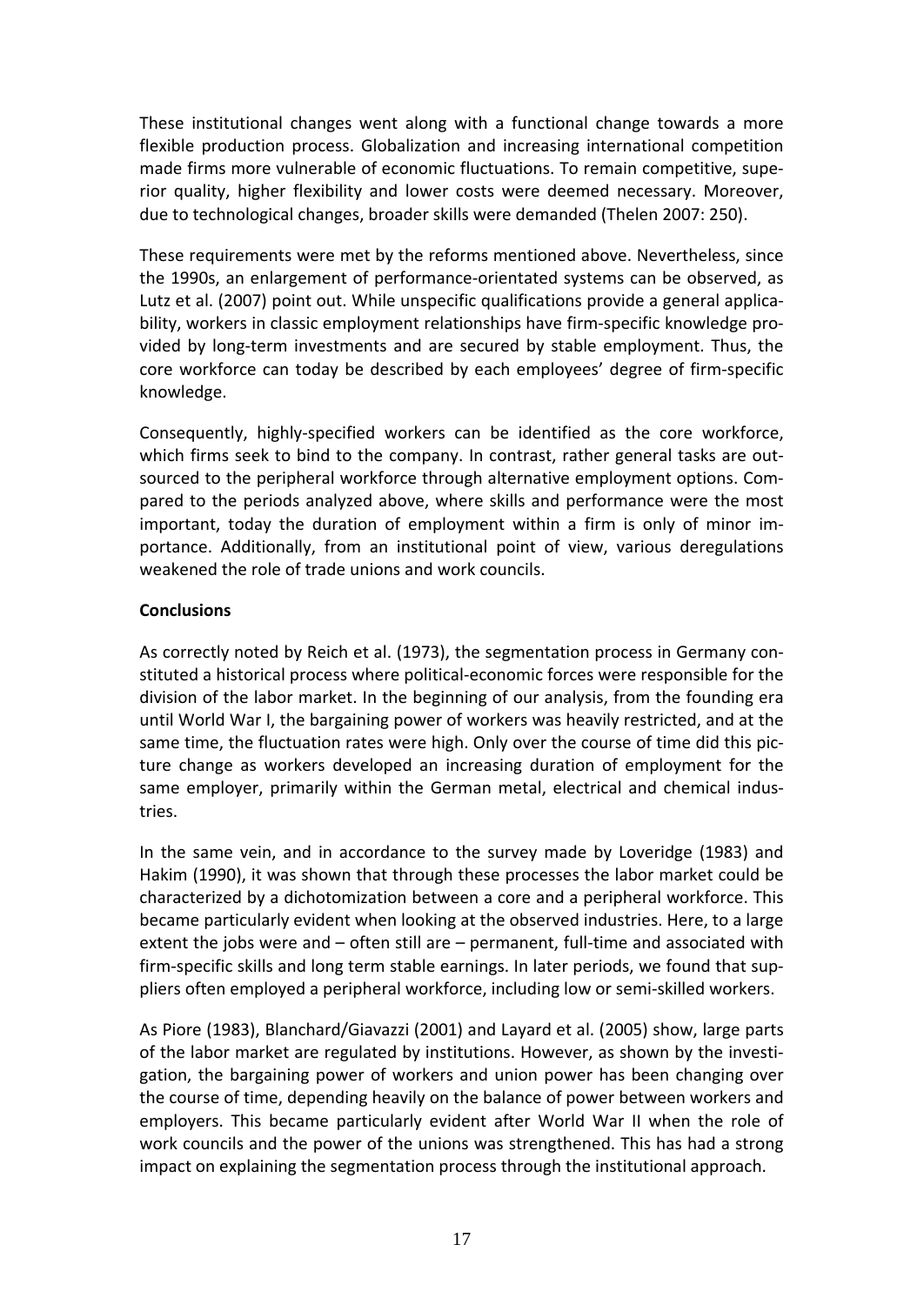According to functional theory (Friedman 1977; Layard/Nickel 1999; Emmenegger 2009; Hall/Soskice 2001), the segmentation process is influenced by a change in the production strategy of firms for economic efficiency reasons. This theory along with the concept of skill formation explains that core activities require high and firmspecific skills, which can be achieved, for instance, by a vocational training system. This system proved to be successful within the observed industries as both parties, employers and workers, were responsible for the creation and maintenance of the training system.

Moreover, we found broad evidence within the metal, chemical and machine chemical industries for the protection of skill investments by standard employment relationships, and thus the maintenance of a core workforce. This assumption made by Lutz (1973), Williamson (1985), Hollingsworth/Boyer (1997) and Estevex-Abe et al. (2001) stresses the importance of firm specific knowledge and highly specified workers. Those activities, including core activities for the production process of a firm, are today embedded into long-term contracts. This is particular true for the manufacturing sector, where the service sector is more strongly segmented for various reasons.

While early on, the duration of employment served as the main instrument to assess the core or peripheral workforce, later, several criteria emerged such as the coverage by the social security system or by collective agreements. In addition to identifying a mixed system, namely the apprenticeship system, including elements following a functional and institutional logic, we found that during industrialization, a more functional approach segmented the labor market. Later, a shift towards a stronger institutional structuring of the workforce occurred. The latest development of the segmentation process is again marked by a more combined logic. This can be explained by the maintenance and adaptation diversified quality production in a more 'purified' manufacturing core still dominated by standard employment relationships (Streeck 1991, 1997; Thelen 2004), but not supported by a secondary segment of increasingly important atypical contracts in more peripheral activities and service occupations.

As a general conclusion we can argue that the labor market in Germany has always been segmented, but the dividing line between the primary segment of the employment system – the core – and the secondary segment – the margin – has been redefined over time. Functional considerations, but in particular political decisions regarding labor law and social protection led to the establishment of an increasingly institutionalized standard employment relationship that is still dominant for skilled workers. The size and the composition of the marginal workforce changed based on business restructuring, available labor supply and institutional options for employment deviating from the standard. Hence, it would certainly be wrong to assume that the dualization of the German labor market is a peculiar phenomenon of the last 20 to 30 years, but it is becoming more visible in the more prominent role of non-standard contracts in the service sector.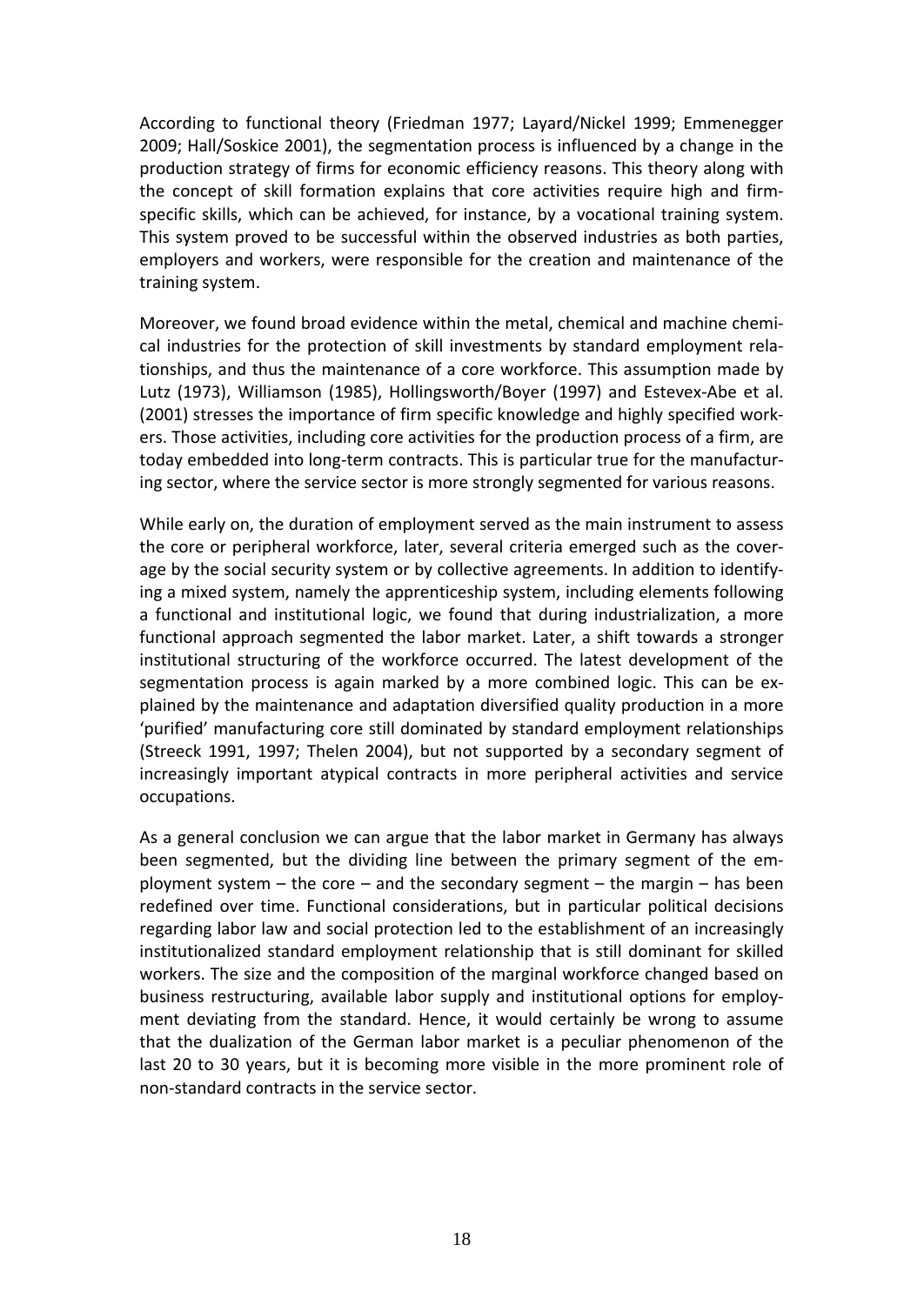#### **References**

- Abelshauser, Werner (2003), Kulturkampf. Der deutsche Weg in die Neue Wirtschaft und die amerikanische Herausforderung, Berlin.
- Alber, Jens (1982), Vom Armenhaus zum Wohlfahrtsstaat. Analysen zur Entwicklung der Sozialversicherung in Westeuropa, Frankfurt am Main.
- Berghoff, Hartmut (1997), Unternehmenskultur und Herrschaftstechnik. Industrieller Paternalismus: Hohner von 1857 bis 1918, *Geschichte und Gesellschaft 23*, 167-204.
- Bienkowski, S.v. (1910), Untersuchungen über Arbeitseignung und Leistungsfähigkeit der Arbeiterschaft einer Kabelfabrik, in: *Schriften des Vereins für Socialpolitik*, Band 134: 3-45, Leipzig.
- Blanchard, O./Giavazzi, F. (2001), Macroeconomic Effects of Regulation and Deregulation in Goods and Labor Markets, NBER Working Paper No. 8120.
- Blossfeld, H.-P./Mayer, K.U. (1988), Labor market segmentation in the Federal Republic of Germany: en empirical study of segmentation theories from a life course perspective, *European Sociological Review*, Vol. 4, Issue 2: 123-140.
- Bräutigam, H. (2009), Entwicklung, Bedingungen und Formen von Zwangsarbeit im Dritten Reich, in: *Gedenkstättenrundbrief* 149, S. 3-17
- Daniel, U. (1989), Arbeiterfrauen in der Kriegsgesellschaft: Beruf, Familie und Politik im Ersten Weltkrieg, *Kritische Studien zur Geschichtswissenschaft*, Bd. 84, Göttingen.
- Deutschmann, C. (1985), Der Weg zum Normalarbeitstag, Die Entwicklung der Arbeitszeiten in der deutschen Industrie bis 1918, Frankfurt am Main/New York.
- Dickens, W./Lang, K. (1988), The reemergence of segmented labor market theory, *American Economic Review*, 782, 129-134.
- Dickens, W./Lang, K. (1985), A test of dual labor market theory, *American Economic Review*, 754, 792-805.
- Doeringer, P./Piore, M. (1975), Unemployment and the 'dual labor market', *The Public Interest*, 38, 67-79.
- Doeringer, P./Piore, M. (1971), Internal Labor Markets and Manpower Analysis, Cambridge, Mass.
- Eichhorst, W./Marx, P. (2011), Reforming German Labor Market Institutions: A Dual Path to Flexibility, *Journal of European Social Policy*, 21 (1), 73-87.
- Eichhorst, W./Marx, P. (2009b), From the Dual Apprenticeship System to a Dual Labor Market? The German High-Skill Equilibrium and the Service Economy, *IZA Discussion Paper Series,* No. 4220.
- Emmenegger, P. (2009), Specificity versus replaceability: the relationship between skills and preferences for job security regulations, *Socio-Economic Review*, No. 7, 407-430.
- Estevez-Abe, M. et al. (2001), Social Protection and the Formation of Skills: A reinterpretation of the Welfare State, in: Varieties of Capitalism. The Institutional Foundations of Comparative Advantage, New York, 145-183.
- Federal Statistical Office (Statistisches Bundesamt) (1972): Ausgewählte Strukturdaten für Bund und Länder. Fachserie A: Bevölkerung und Kultur. Volkszählung vom 27. Mai 1970, Heft 1.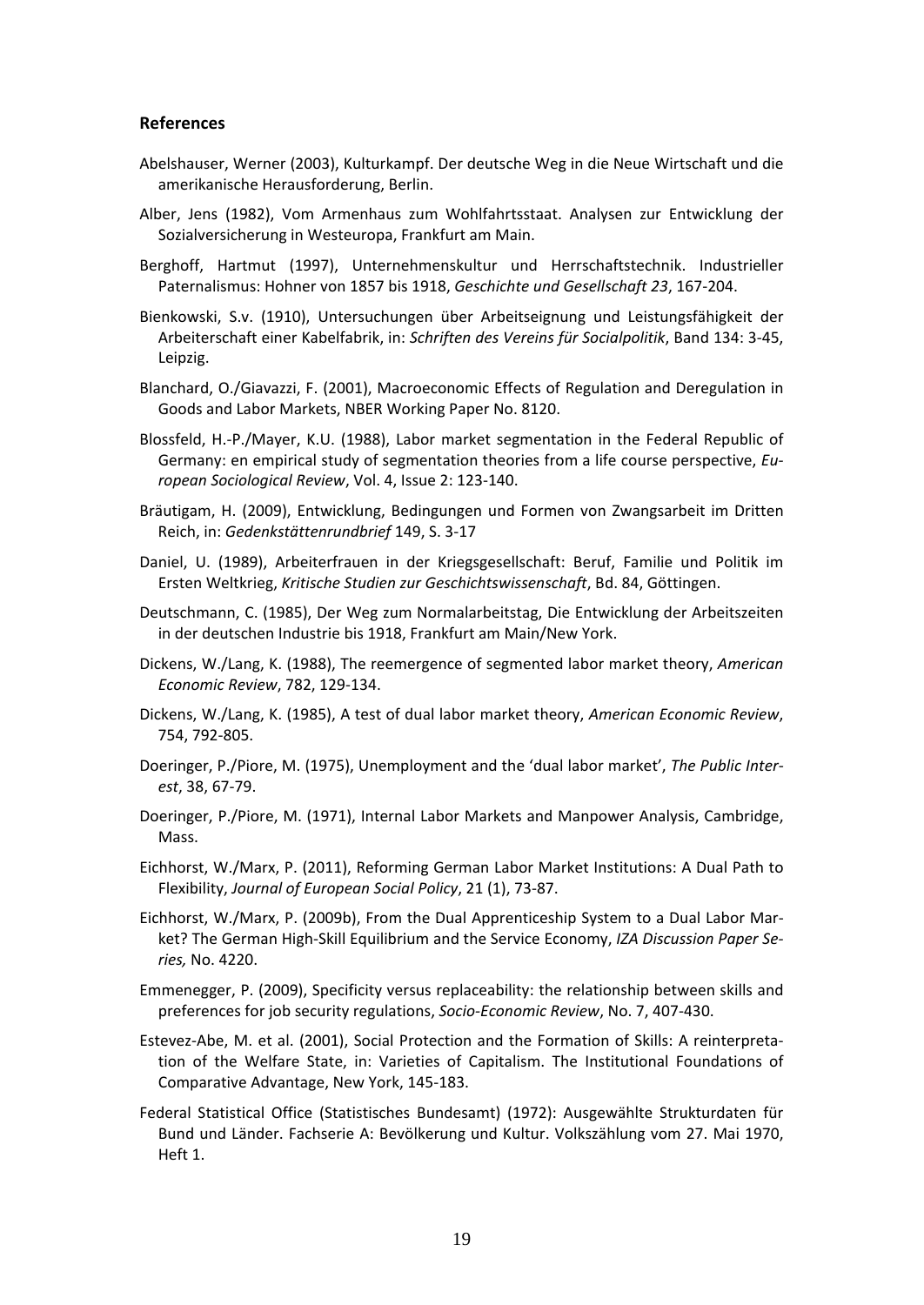- Fransecky, T.v. (2003), Zwangsarbeit in der Berliner Metallindustrie 1939 bis 1945: Eine Firmenübersicht. Eine Studie im Auftrag der Otto Brenner Stiftung, Berlin
- Friedman, A.L. (1977), Industry and Labour. Class Struggle at Work and Monopoly Capitalism, London.
- Gallie, D. et al. (1998), Restructuring the Employment Relationship, Oxford.
- Gillingham, J. (1985), The "Deproletarianization" of German Society: Vocational Training in the Third Reich, *Journal of Social History 19*: 423-432.
- Hall, P.A./Soskice, D. (2001), Varieties of Capitalism: The Institutional Foundations of Comparative Advantage, Oxford: Oxford University Press.
- Hassel, A. (2014), The Paradox of Liberalization Understanding Dualism and the Recovery of the German Political Economy, *British Journal of Industrial Relations*, 52, 57-81.
- Harney, K./Hau, M.v. (2010), The institutional logics of human capital: Historical analysis of vocational education in Germany, FIAB-Arbeitspapier 14.
- Hakim, C. (1990), Core and periphery in employers' workforce strategies: Evidence from the 1987 E.L.U.S Survey, *Work Employment & Society*, Vol. 4 No. 2: 157-188.
- Herrigel, G. (1996), Industrial Constructions: The sources of German industrial power, Cambridge (UK).
- Hollingsworth, J. R./Boyer, Robert (1997), Coordination of Economic Actors and Social Systems of Production, in: Contemporary Capitalism. The Embeddedness of Institutions: 1- 47.
- Kalleberg, A.L. (2001), Organizing Flexibility: The Flexible Firm in a New Century, *British Journal of Industrial Relations,* Vol. 39, Issue 4: 479-504.
- Kalleberg, A.L. (2009), Precarious Work, Insecure Workers: Employment Relations in Transition, *American Sociological Review*, Vol. 74 No. 1: 1-22.
- Kendzia, M.J./Zimmermann, K.F. (2013), Celebrating 150 Years of Analyzing Fertility Trends in Germany, *Journal of Economics and Statistics*, 233(3), 406-422.
- Kendzia, M.J. (2010a), Herausbildung erster Wesenszüge des Normalarbeitsverhältnisses in Deutschland, *IZA Discussion Paper Series*, No. 5107.
- Kendzia, M.J. (2010b), Der Institutionalisierungsprozess des Lohnarbeitsverhältnisses vom Ersten bis zum Zweiten Weltkrieg in Deutschland, *IZA Discussion Paper Series*, No. 5231.
- Kleineschulte, S. (2003), Das Rathaus in Marl: Zur Bedeutung der Architektur für die politische Sinnstiftung auf kommunaler Ebene, Bochum.
- Kuczynski, J. (1947), Geschichte der Lage der Arbeiter in Deutschland von 1800 bis in die Gegenwart, Bd. 1. Berlin.
- Kutscha, G. (1993), Soziale Dimension der Berufsbildungspolitik in der Bundesrepublik Deutschland, Bonn-Bad Godesberg.
- Layard, R. et al. (2005), Unemployment, Macroeconomic Performance and the Labour Market, 2<sup>nd</sup> edition, Oxford and New York.
- Layard, R./Nickell, S. (1999), Labor market institutions and economic performance, *Handbook of Labor Economics*, Vol. 2 Part C: 3029-3084.
- Loveridge, R. (1983), Sources of Diversity in Internal Labour Markets, *Sociology*, Vol. 17 No. 1: 44-62.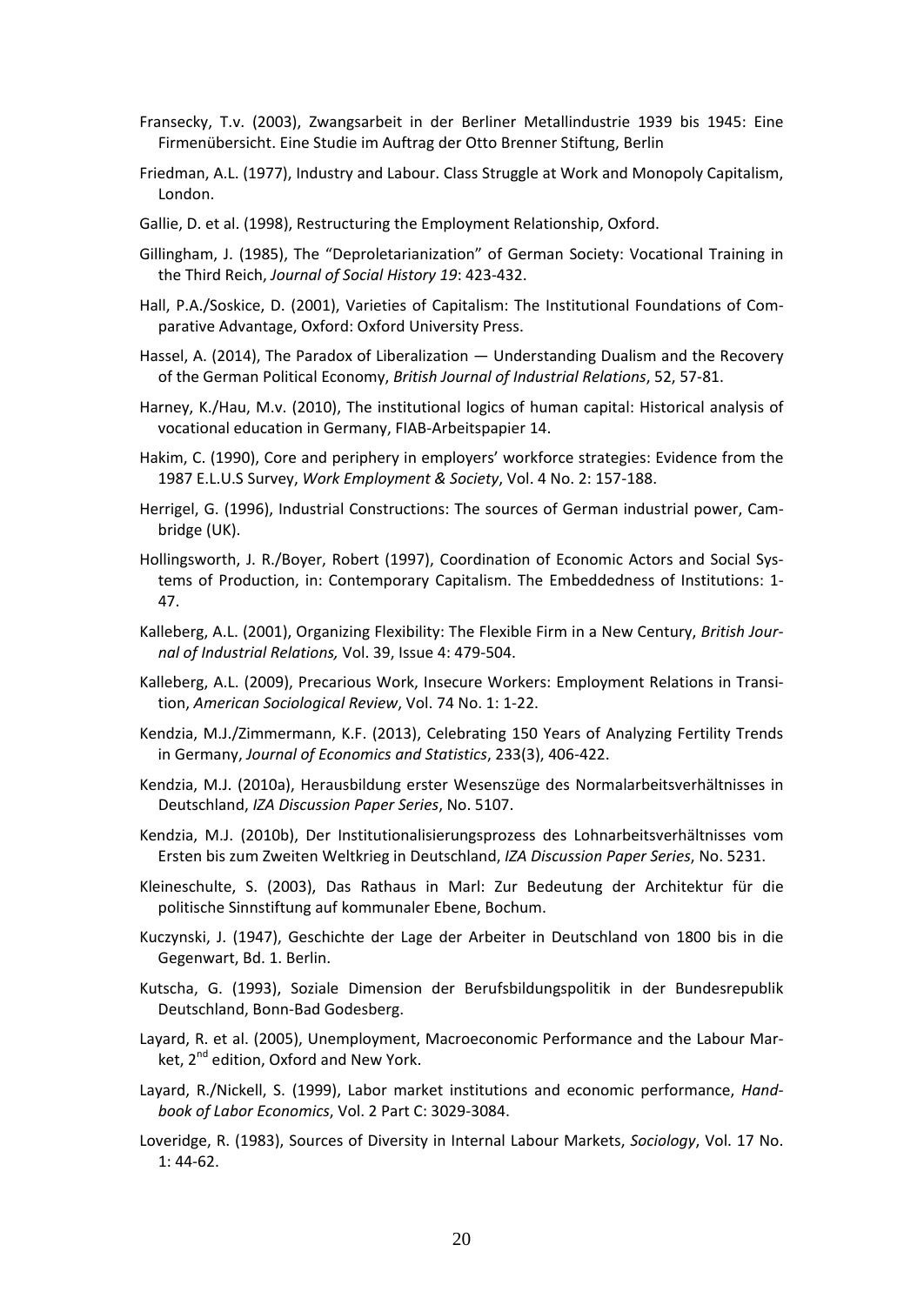- Lutz, B. (1973), Arbeitswirtschaftliche Modelluntersuchung eines Arbeitsmarktes, Zusammenfassung, Frankfurt am Main.
- Lutz, B. et al.(2007), The German model of labour market segmentation tendencies of change, *Économies et sociétés*, Série "Socio-Économie du Travial", AB, nº28, 6/2007, pp. 1057-1088.
- Piore, M.J. (1983), Labor Market Segmentation: To What Paradigm Does it Belong?, *The American Economic Review*, Vol. 73, No. 2, 249-253.
- Pollert, A. (1988), The 'Flexible Firm': Fixation or Fact?, *Work, Employment & Society*, Vol. 2, No. 3, 281-316.
- Puhani, P. (2014), Employment Industry and Occupational Continuity in Germany: From the Nazi Regime to the Post-War Economic Miracle, *IZA Discussion Paper Series*, No. 8372.
- Reich, M. et al. (1973), Dual Labor Markets: A Theory of Labor Market Segmentation, *The American Economic Review*, Vol. 63, No. 2, 359-365.
- Riemer-Schäfer, U. (without year), Industrialisierung im Rhein-Main-Gebiet. Eine sozialstatistische, und sozialstrukturelle Analyse der Entwicklung von Gewerbegruppen, Unternehmungen und ihrer Arbeiterschaft zwischen 1870 und 1914. – 1. Teil: Sozialstatistik und Sozialstruktur der Städte des Rhein-Main-Gebietes. – 2. Teil: Die Unternehmungen und ihre Arbeiterschaften in den strukturbestimmenden Gewerbegruppen des Rhein-Main-Gebietes. Dargestellt am Beispiel ausgewählter Rhein-Main-Unternehmungen, o.O.
- Ross, A. (2009), Nice Work If You Can Get It: Life and Labor in Precarious Times, Life and Labor in Precarious Times, New York.

Saint-Paul, G. (1996), Dual Labor Markets, A Macroeconomic Perspective, Cambridge, Mass.

- Schäfer, H. (1979), Die Industriearbeiter, Lage und Lebenslauf im Bezugsfeld von Beruf und Betrieb, in: Pohl, H. (Ed.): Berufliche Aus- und Weiterbildung in der deutschen Wirtschaft seit dem 19. Jahrhundert, 143-216.
- Schmaltz, F. (2010), The Buna/Monowitz Concentration Camp. Norbert Wollheim Memorial, Frankfurt am Main.
- Schudlich, E. (1994), Von der externen zur internen Arbeitsmarktpolitik Zur Arbeitsmarktpolitischen Rationalisierung des Produktionsprozesses um die Jahrhundertwende, Studien zur Geschichte betriebsinterner Arbeitsmärkte in Deutschland, Teil 1, Gelsenkirchen.
- Schuhmann, F. (1911), Die Arbeiter der Daimler-Motoren-Gesellschaft Stuttgart-Untertürkheim; *Schriften des Vereins für Socialpolitik*, Band 135.
- Schulz, G. (1978): Integrationsprobleme der Arbeiterschaft in der Metall-, Papier- und chemischen Industrie der Rheinprovinz 1850-1914, in: Pohl, H. (Ed.) (1978a): Forschungen zur Lage der Arbeiter im Industrialisierungsprozeß, Stuttgart, 65-106.
- Stephenson, J. (1975), Women in Nazi Society, London, 75-116.
- Stolle, U. (1980), Arbeiterpolitik im Betrieb. Frauen und Männer, Reformisten und Radikale, Fach- und Massenarbeiter bei Bayer, BASF, Bosch und in Solingen (1900-1933), Frankfurt am Main, New York.
- Streeck, W. (2001), Introduction: Explorations into the Origins of Non liberal Capitalism in Germany and Japan, in: The Origins of nonliberal capitalism: Germany and Japan, Ithaca and London, 1-38.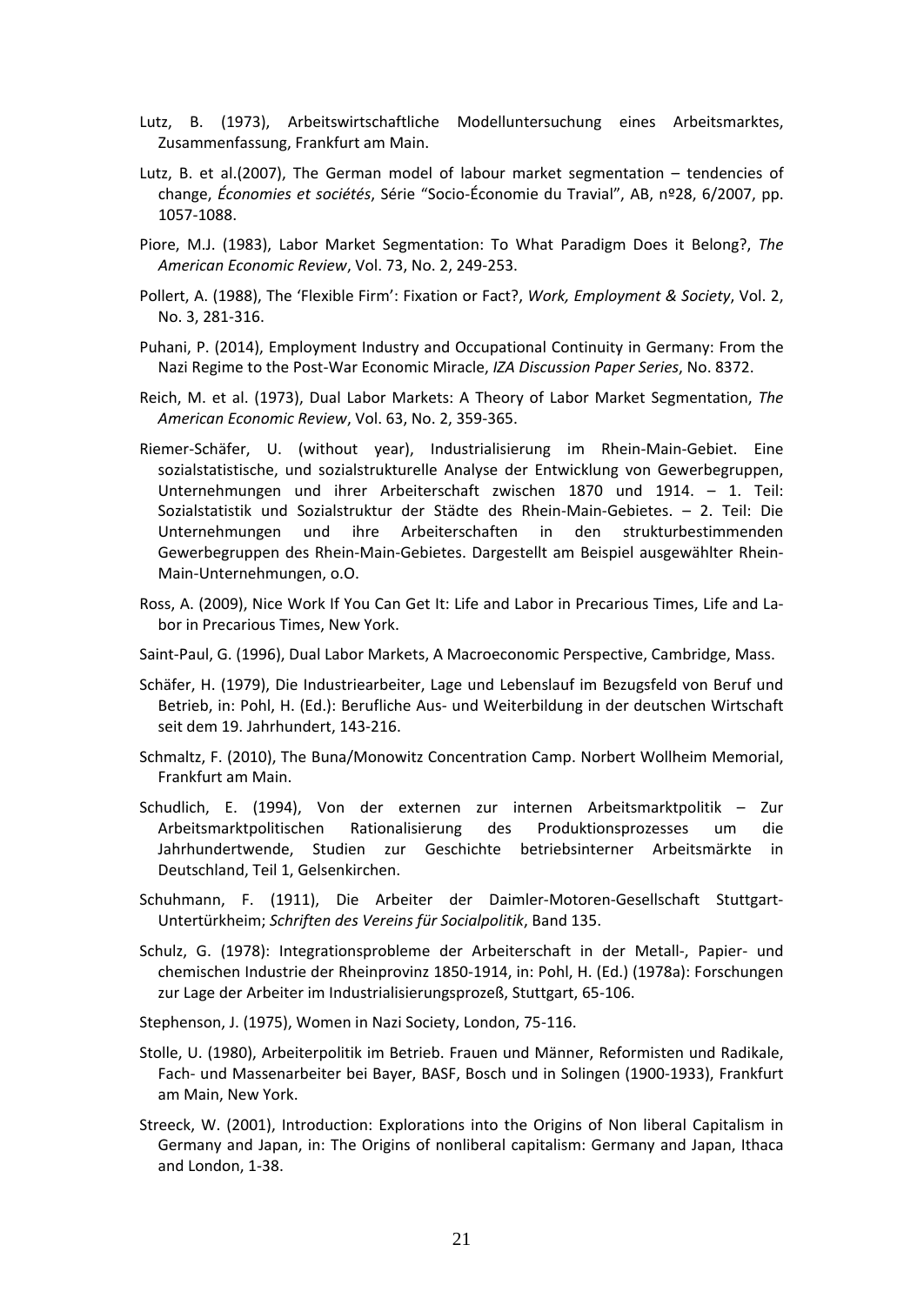- Streeck, W. (1997), Beneficial Constraints: On the Economic Limits of Rational Voluntarism, in: Hollingsworth, J. R./Boyer, R., Contemporary Capitalism. The Embeddedness of Institutions, Cambridge.
- Streeck, W. (1991), On the Institutional Conditions of Diversified Quality Production, in: Matzner, E./Streeck, W.: Beyond Keynesianism. The Socio-Economics of Production and Full Employment, Cheltenham: 21-61.
- Thelen, K. (2004), How Institutions Evolve. The Political Economy of Skills in Germany, Britain, the United States, and Japan, Cambridge.
- Thelen, K. (2007), Contemporary challenges to the German vocational training system. Regulation & Governance 2007(1), 247-260.
- Tooze, A. (2007), Ökonomie der Zerstörung. Die Geschichte der Wirtschaft im Nationalsozialismus, München.
- Vetterli, R. (1979), Arbeitssituation und Organisationsverhalten Schweizer Metallarbeiter, in: Conze, W./Engelhardt, U. (Ed.): Arbeiter im Industrialisierungsprozess, Herkunft, Lage und Verhalten, 336-361.
- Vosko, L.F. (2000), Temporary work: the gendered rise of a precarious employment relationship, Toronto.
- Weiss, M. (2008), Labour law and industrial relations in Germany, Alphen aan den Rijn.
- Williamson, O.E. (1985), The Economic Institutions of Capitalism. Firms, Markets, Relational Contracting, New York/London.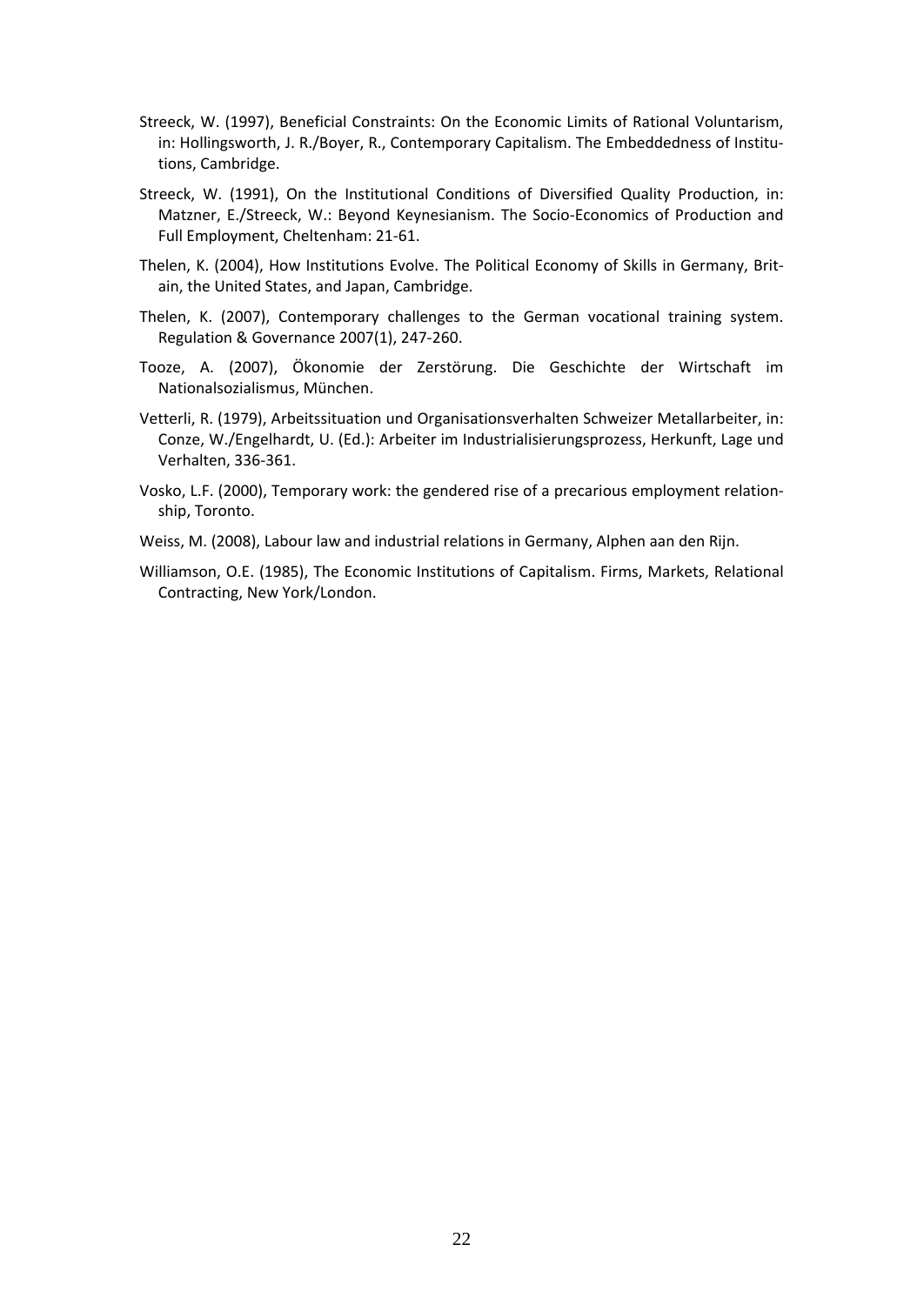### **Appendix:**

|                                                       | Core workforce                                                                                                                                                                                                                                                                                                                    | <b>Peripheral workforce</b>                                                                                                                                                   |  |
|-------------------------------------------------------|-----------------------------------------------------------------------------------------------------------------------------------------------------------------------------------------------------------------------------------------------------------------------------------------------------------------------------------|-------------------------------------------------------------------------------------------------------------------------------------------------------------------------------|--|
| Industrialization                                     |                                                                                                                                                                                                                                                                                                                                   |                                                                                                                                                                               |  |
| Social Security System                                | The social security system was used to<br>attract and stabilize a permanent<br>workforce. Thereby, the prevailing<br>high fluctuation rates should be re-<br>stricted.                                                                                                                                                            | The peripheral workforce was not<br>covered by social security benefits<br>as they were not employed perma-<br>nently. Consequently, they were<br>opposed to the daily risks. |  |
| <b>Fluctuation Rates/duration</b>                     | Although an expanded period of em-<br>ployment implied cumulated experi-<br>ence, the core workforce did not nec-<br>essarily consist of a functional elite.<br>Rather, the loyalty towards a firm,<br>which employers sought to foster by<br>premiums<br>income<br>pension<br>or<br>schemes, determined the core work-<br>force. | The peripheral workforce fluctuat-<br>ed to a high degree since a large<br>proportion was young or aimed at<br>becoming self-employed.                                        |  |
| <b>WWI and the Weimar Republic</b>                    |                                                                                                                                                                                                                                                                                                                                   |                                                                                                                                                                               |  |
| <b>Sectoral Bargaining</b>                            | Industry-wide bargaining reduced the<br>fluctuation rates as the possibility of<br>poaching staff was restricted.                                                                                                                                                                                                                 |                                                                                                                                                                               |  |
| <b>Trade Unions</b>                                   | Trade unions became officially re-<br>spected actors in the labor market. As<br>a result, collective agreements were<br>established. Moreover, the proportion<br>of unskilled workers within unions<br>increased, hence their position was<br>strengthened.                                                                       |                                                                                                                                                                               |  |
| <b>Work Councils</b>                                  | Since the power of work councils<br>increased, dismissals were restricted<br>and standard employment contracts<br>were implemented. Thus, the attrac-<br>tiveness of investing in skills by educa-<br>tion and training increased.                                                                                                | Sectoral bargaining, trade unions,<br>work councils, apprenticeships and<br>diversified production stabilized<br>the working relationships.                                   |  |
| Apprenticeships                                       | Apprenticeships should form a skilled<br>workforce and combat the poaching<br>problem.                                                                                                                                                                                                                                            |                                                                                                                                                                               |  |
| Concentration processes and<br>diversified production | Larger companies and a diversified<br>production reduced the danger of an<br>economic downturn and enabled the<br>employer to keep the skilled work-<br>force in the firm.                                                                                                                                                        |                                                                                                                                                                               |  |
| <b>Quality Production</b>                             | High quality production increased the<br>demand for skilled workers who con-<br>stituted the core workforce.                                                                                                                                                                                                                      | As the German industry focused on<br>high quality production, unskilled<br>workers were less demanded.                                                                        |  |
|                                                       |                                                                                                                                                                                                                                                                                                                                   |                                                                                                                                                                               |  |